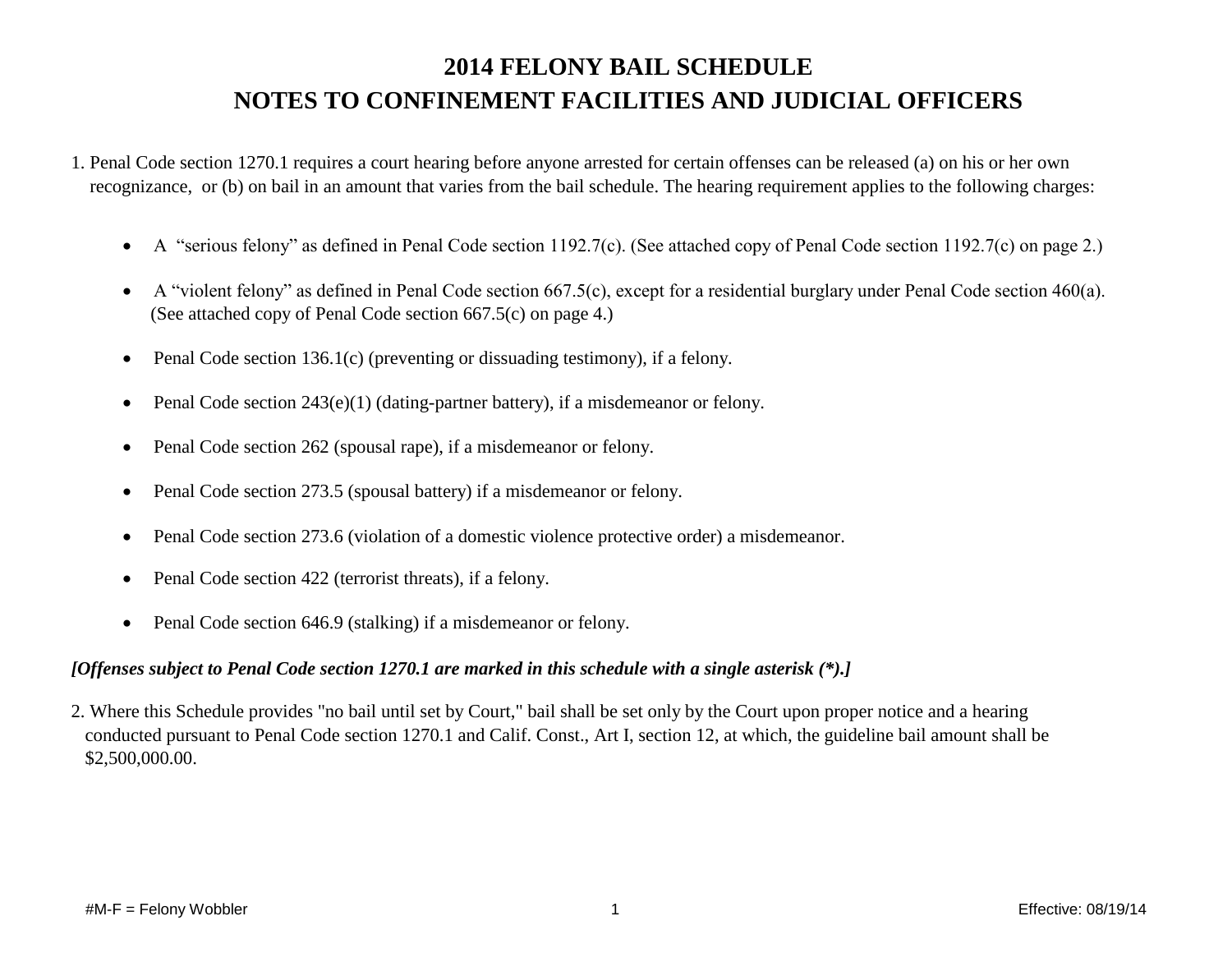3. Effective January 1, 2000, Penal Code section 646.93 requires the County Sheriff to give notice to the District Attorney of the release on bail of any person who was arrested for a violation of Penal Code section 646.9 (stalking). It also requires the District Attorney to make reasonable efforts to notify the victims about the prerelease hearing required by Penal Code section 1270.1 (see paragraph 1, above), and allows the victims to address the court at the hearing on the issue of bail. [Offenses subject to Penal Code section 646.93 are marked in this schedule with a double asterisk (\*\*).]

4. Effective January 1, 2012, bail for dangerous weapons violations under the renumbered court sections will be set in the amount established under the exisiting bail schedule for the former code sections.

## **PENAL CODE SECTION 1192.7(c)**

#### **(c) As used in this section, "serious felony" means any of the following:**

- (1) Murder or voluntary manslaughter;
- (2) Mayhem;
- (3) Rape;
- (4) Sodomy by force, violence, duress, menace, threat of great bodily injury, or fear of immediate and unlawful bodily injury on the victim or another person;
- (5) Oral copulation by force, violence, duress, menace, threat of great bodily injury, or fear of immediate and unlawful bodily injury on the victim or another person;
- (6) Lewd or lascivious act on a child under the age of 14 years;
- (7) Any felony punishable by death or imprisonment in the state prison for life;
- (8) Any felony in which the defendant personally inflicts great bodily injury on any person, other than an accomplice, or any felony in which the defendant personally uses a firearm;
- (9) Attempted murder;
- (10) Assault with intent to commit rape, mayhem, sodomy, oral copulation, or robbery;
- (11) Assault with a deadly weapon or instrument on a peace officer;
- (12) Assault by a life prisoner on a noninmate;
- (13) Assault with a deadly weapon by an inmate;
- (14) Arson;
- (15) Exploding a destructive device or any explosive with intent to injure;
- (16) Exploding a destructive device or any explosive causing bodily injury, great bodily injury or mayhem;
- (17) Exploding a destructive device or any explosive with intent to murder;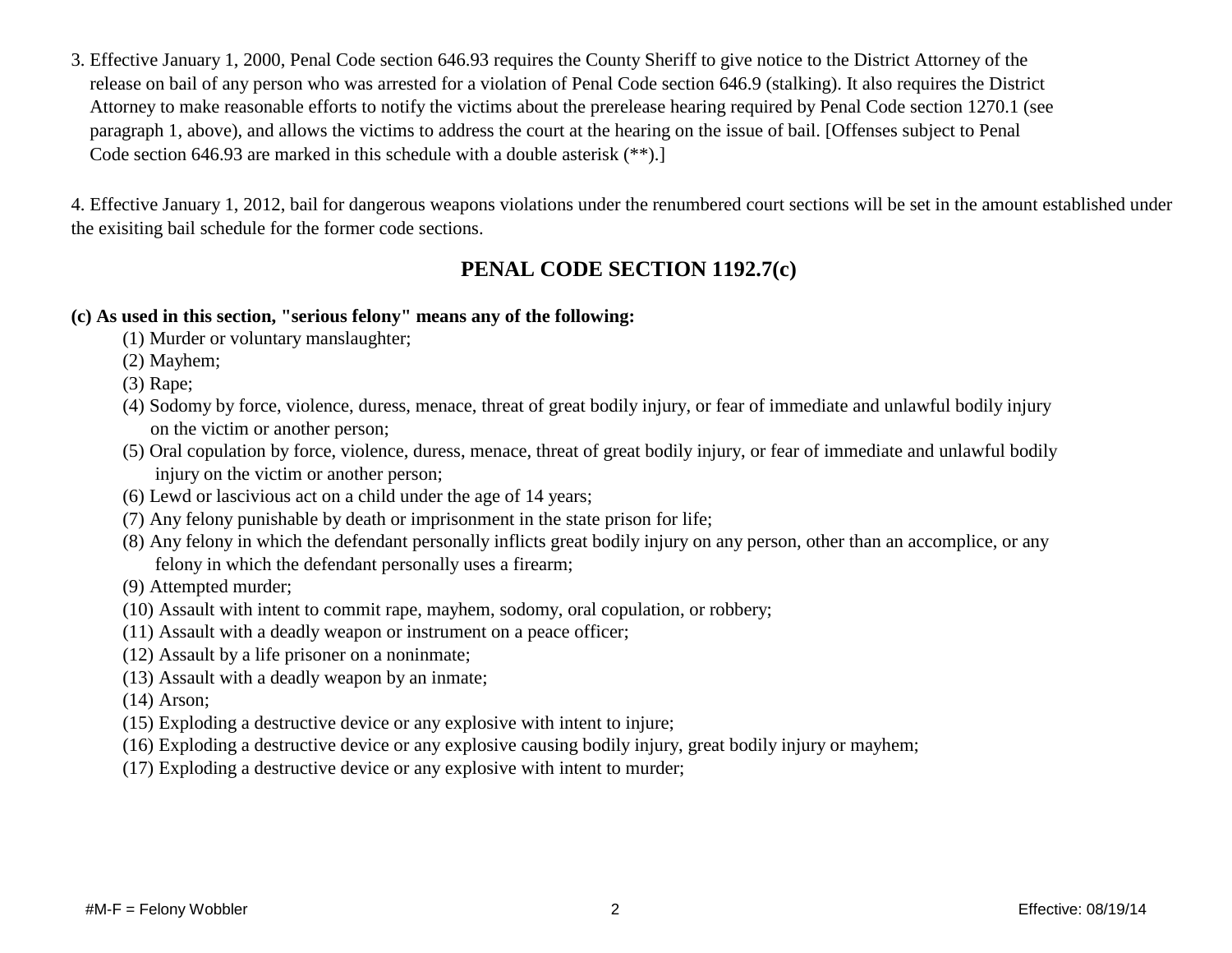- (18) Any burglary of the first degree;
- (19) Robbery or bank robbery;
- (20) Kidnapping;
- (21) Holding of a hostage by a person confined in a state prison;
- (22) Attempt to commit a felony punishable by death or imprisonment in the state prison for life;
- (23) Any felony in which the defendant personally used a dangerous or deadly weapon;
- (24) Selling furnishing, administering, giving, or offering to sell, furnish, administer, or give to a minor any heroin, cocaine, phencyclidine (PCP), or any methamphetamine-related drug, as described in paragraph (2) of subdivision (d) of Section 11055 or the Health and Safety Code, or any of the precursors of methamphetamines, as described in subparagraph (A) of paragraph (1) of subdivision (f) of Section 11055 or subdivision (a) of Section 11100 of the Health and Safety Code;
- (25) Any violation of subdivision (a) of Section 289 where the act is accomplished against the victim's will by force, violence, duress, menace or fear of immediate and unlawful bodily injury on the victim or another person;
- (26) Grand theft involving a firearm;
- (27) Carjacking;
- (28) Any felony offense, which would also constitute a felony violation of Section 186.22;
- (29) Assault with the intent to commit mayhem, rape, sodomy, or oral copulation, in violation of Section 220;
- (30) Throwing acid or flammable substances, in violation of Section 244;
- (31) Assault with a deadly weapon, firearm, machinegun, assault weapon, or semiautomatic firearm or assault on a peace officer or firefighter, in violation of Section 245;
- (32) Assault with a deadly weapon against a public transit employee, custodial officer, or school employee, in violation of Section 245.2, 245.3, or 245.5;
- (33) Discharge of a firearm at an inhabited dwelling, vehicle, or aircraft, in violation of Section 246;
- (34) Commission of rape or sexual penetration in concert with another person, in violation of Section 264.1
- (35) Continuous sexual abuse of a child, in violation of Section 288.5;
- (36) Shooting from a vehicle, in violation of subdivision (c) or (d) of Section 26100;
- (37) Intimidation of victims or witnesses, in violation of Section 136.1;
- (38) Criminal threats, in violation of Section 422;
- (39) Any attempt to commit a crime listed in this subdivision other than an assault;
- (40) Any violation of Section 12022.53;
- (41) A violation of subdivision (b) or (c) of Section 11418;
- (42) Any conspiracy to commit an offense described in this subdivision.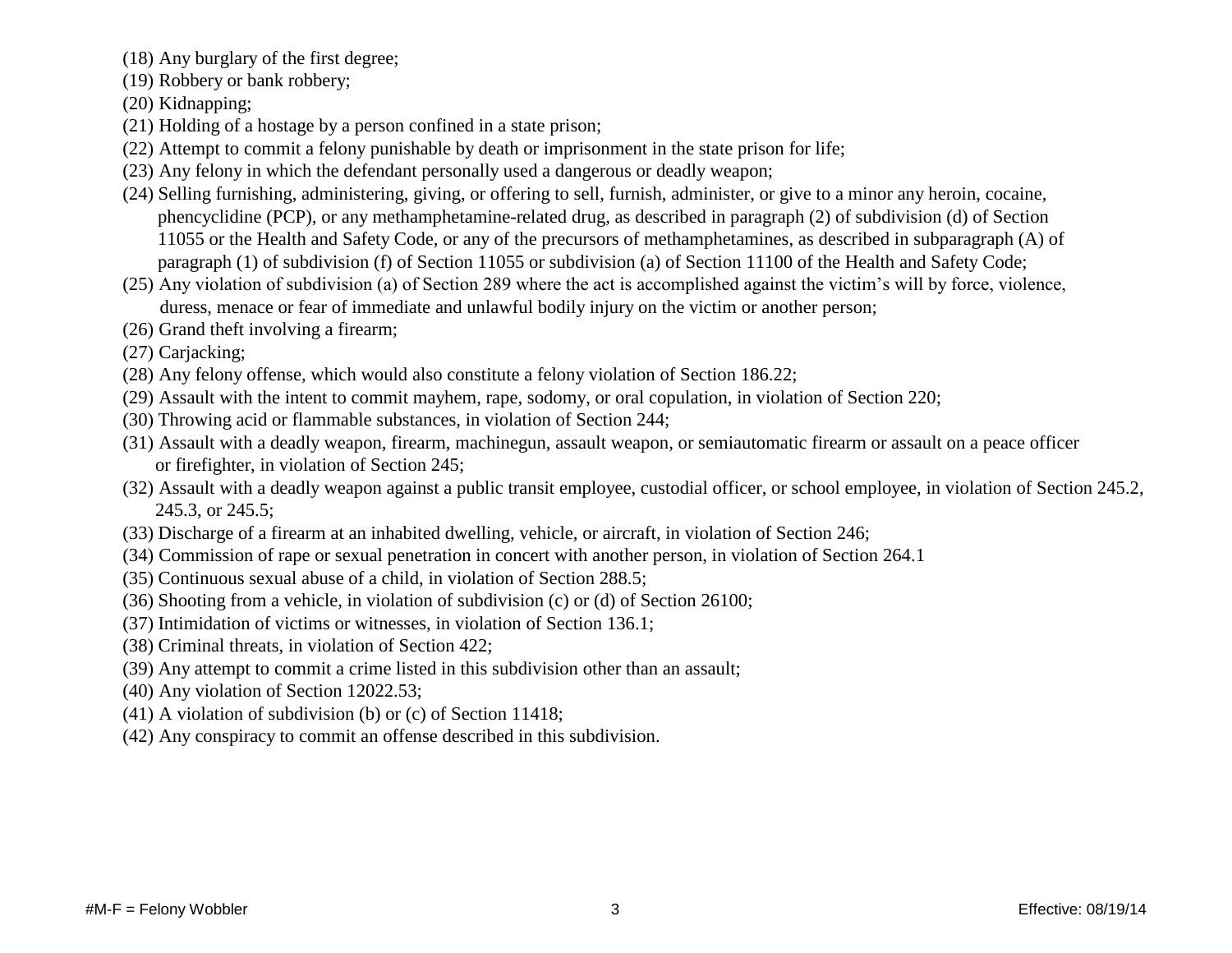## **PENAL CODE SECTION 667.5(c)**

#### **(c) For the purpose of this section, "violent felony" shall mean any of the following:**

- (1) Murder or voluntary manslaughter.
- (2) Mayhem.
- (3) Rape as defined in paragraph (2) or (6) of subdivision (a) of Section 261 or paragraph (1) or (4) of subdivision (a) of Section 262.
- (4) Sodomy as defined in subdivision (c) or (d) of Section 286.
- (5) Oral copulation as defined in subdivision (c) or (d) of Section 288a.
- (6) Lewd or lascivious act as defined in subdivision (a) or (b) of Section 288.
- (7) Any felony punishable by death or imprisonment in the state prison for life.
- (8) Any felony in which the defendant inflicts great bodily injury on any person other than an accomplice which has been charged and proved as provided for in Section 12022.7, 12022.8, or 12022.9 on or after July 1, 1977, or as specified prior to July 1, 1977, in Sections 213, 264, and 461, or any felony in which the defendant uses a firearm which use has been charged and proved as provided in subdivision (a) of Section 12022.3, or Section 12022.5 or 12022.55.
- (9) Any robbery.
- (10) Arson, in violation of subdivision (a) or (b) of Section 451.
- (11) Sexual penetration as defined in subdivision (a) or (j) of Section 289.
- (12) Attempted murder.
- (13) A violation of Section 18745, 18750, or 18755.
- (14) Kidnapping.
- (15) Assault with the intent to commit a specified felony, in violation of Section 220.
- (16) Continuous sexual abuse of a child, in violation of Section 288.5.
- (17) Carjacking , as defined in subdivision (a) of Section 215.
- (18) Rape, spousal rape, or sexual penetration, in concert, in violation of Section 264.1
- (19) Extortion, as defined in Section 518, which would constitute a felony violation of Section 186.22 of the Penal Code.
- (20) Threats to victims or witnesses, as defined in Section 136.1, which would constitute a felony violation os Section 186.22 of the Penal Code.
- (21) Any burglary of the first degree, as defined in subdivision (a) of Section 460, wherein it is charged and proved that another person, other than an accomplice, was present in the residence during the commission of the burglary.
- (22) Any violation of Section 12022.53.
- (23) A violation of subdivision (b) or (c) of Section 11418.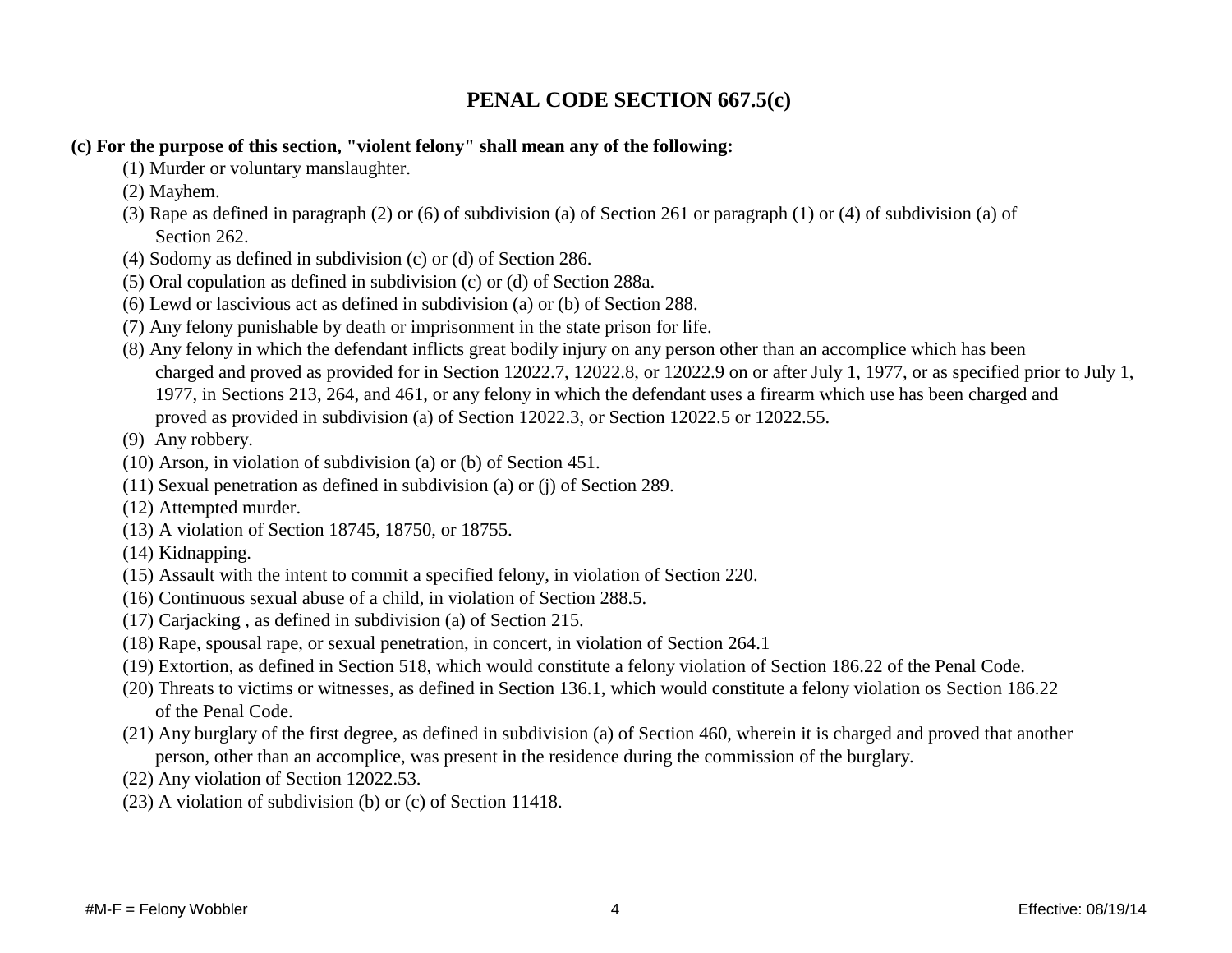# **2014 FELONY BAIL SCHEDULE**

**Note: For any offense not listed,** *bail = sentence (midterm) x 5K (minimum 10K)*

**Penal Code 664:** *Attempts Not Listed = One-half the scheduled bail of the completed offense subject to the 10K minimum* 

| <b>OFFENSE</b> | <b>DESCRIPTION</b>                                                                                 | TYPE #           | <b>BAIL</b>                     | <b>SENTENCE</b>           |  |  |
|----------------|----------------------------------------------------------------------------------------------------|------------------|---------------------------------|---------------------------|--|--|
|                | <b>PENAL CODE</b>                                                                                  |                  |                                 |                           |  |  |
| 32             | Accessory – After the fact to a felony                                                             | $\mathbf{F}$     | 20K                             | $16-2-3$                  |  |  |
| $37 *$         | Treason                                                                                            | ${\bf F}$        | No bail                         | Death/life without parole |  |  |
| 67             | <b>Bribery</b>                                                                                     | $\overline{F}$   | 25K                             | $2 - 3 - 4$               |  |  |
| 67.5           | Bribery of Public Officer or Employee (If theft of thing given or<br>offered would be grand theft) | 1203             | 20K                             | $16-2-3$                  |  |  |
| 68             | <b>Taking Bribe</b>                                                                                | $\mathbf{F}$     | 25K                             | $2 - 3 - 4$               |  |  |
| 69             | <b>Resisting Arrest/Threatening Officer</b>                                                        | $\boldsymbol{F}$ | 25K                             | $16 - 2 - 3$              |  |  |
| 76             | Threats to the Life of an Official or Judge                                                        | $\mathbf{F}$     | 100K                            | $16 - 2 - 3$              |  |  |
| 92             | Bribing Judge or Juror                                                                             | $\mathbf{F}$     | 100K                            | $2 - 3 - 4$               |  |  |
| 93             | Accepting Bribe by Judge or Juror                                                                  | $\overline{F}$   | 100K                            | $2 - 3 - 4$               |  |  |
| 115            | Offering Forged/False Documents for Filing                                                         | $\mathbf F$      | 35K                             | $16 - 2 - 3$              |  |  |
| 118(126)       | Perjury                                                                                            | $\mathbf F$      | 25K                             | $2 - 3 - 4$               |  |  |
| 127            | Subornation of Perjury                                                                             | ${\bf F}$        | 25K                             | $2 - 3 - 4$               |  |  |
| $128 *$        | Perjury-Capital Case                                                                               | ${\bf F}$        | No bail                         | Death/life without parole |  |  |
| $136.1(c)$ *   | Preventing or dissuading a victim or witness from testifying                                       | $\mathbf{F}$     | 100K                            | $2 - 3 - 4$               |  |  |
| 137(b)         | Inducing false testimony                                                                           | $\mathbf{F}$     | 100K                            | $2 - 3 - 4$               |  |  |
| 139            | Threats of force or violence against witness or victim                                             | $#M-F$           | 50K                             | $2 - 3 - 4$               |  |  |
| 148.10(a)      | Resisting officer & causing death or serious BI                                                    | $#M-F$           | 100K                            | $2 - 3 - 4$               |  |  |
| 149            | Assault by Officer Under Color of Authority                                                        | $\mathbf F$      | 35K                             | $16-2-3$                  |  |  |
| 165            | Bribery of Councilman, Supervisor, etc.                                                            | ${\bf F}$        | 25K                             | $2 - 3 - 4$               |  |  |
| 182            | Conspiracy                                                                                         | $\mathbf{F}$     | Same as<br>underlying<br>felony | Same as underlying felony |  |  |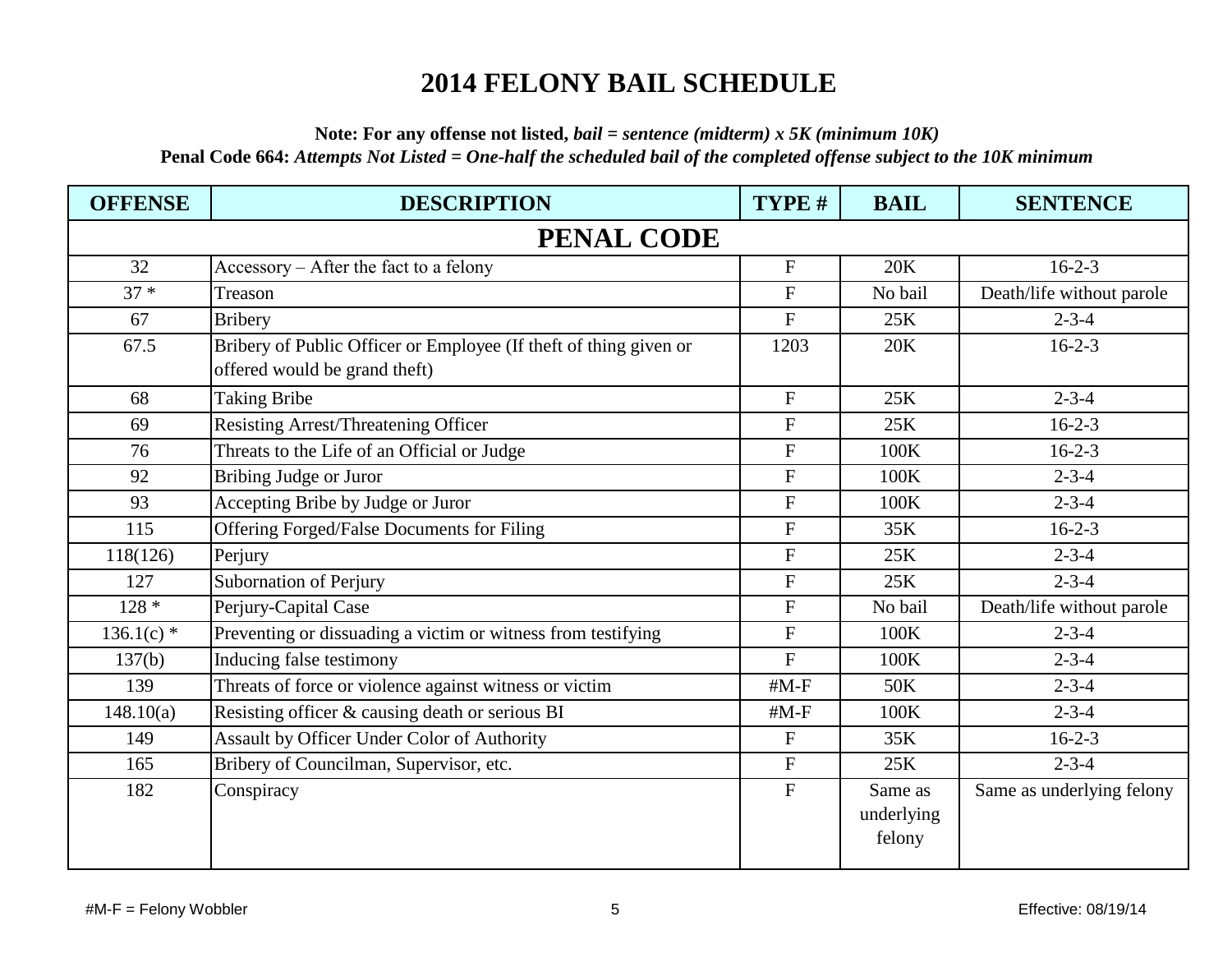| <b>OFFENSE</b>    | <b>DESCRIPTION</b>                                                              | TYPE #                    | <b>BAIL</b>                    | <b>SENTENCE</b>            |  |
|-------------------|---------------------------------------------------------------------------------|---------------------------|--------------------------------|----------------------------|--|
| <b>PENAL CODE</b> |                                                                                 |                           |                                |                            |  |
| 182(a)(6)         | Conspiracy to commit any crime against President, Vice President,<br>and others | ${\bf F}$                 | 250K                           | $5 - 7 - 9$                |  |
| 186.22(a)         | Participation in street gang activity                                           | $#M-F$                    | 50K                            | $1 - 2 - 3$                |  |
| 186.22(b)(4)      | <b>Criminal Street Gang Activity</b>                                            | $\mathbf{F}$              | No bail until<br>set by court. |                            |  |
| 186.28            | Transferring control of firearm to gang member                                  | $#M-F$                    | 50K                            | $16 - 2 - 3$               |  |
| $187 *$           | Murder with special circumstances                                               | $\boldsymbol{\mathrm{F}}$ | No Bail                        | Death, life without parole |  |
| $187 *$           | Murder, First or Second Degree                                                  | ${\bf F}$                 | No bail until<br>set by court. | 15-25 to life              |  |
| 187/664*          | <b>Attempted Murder</b>                                                         | $\mathbf F$               | No bail until<br>set by court. |                            |  |
| 191.5             | Gross Vehicular Manslaughter with gross negligence                              | $\boldsymbol{\mathrm{F}}$ | 100K                           | $16-2-4$                   |  |
| 191.5             | Vehicular Manslaughter while intoxicated without gross negligence               | $\boldsymbol{\mathrm{F}}$ | \$50,000                       |                            |  |
| $192(a)$ *        | Manslaughter                                                                    | ${\bf F}$                 | 100K                           | $3 - 6 - 11$               |  |
| 192(b)            | <b>Involuntary Manslaughter</b>                                                 | $\overline{F}$            | 30K                            | $2 - 3 - 4$                |  |
| 192(c)(1)         | Vehicular Manslaughter with gross negligence                                    | $#M-F$                    | 50K                            | $2 - 4 - 6$                |  |
| 192(c)(3)         | Vehicular Manslaughter knowingly caused for financial gain                      | ${\bf F}$                 | 100K                           | $4 - 6 - 10$               |  |
| $203 *$           | Mayhem                                                                          | $\boldsymbol{\mathrm{F}}$ | 100K                           | $2 - 4 - 8$                |  |
| $205 *$           | <b>Aggravated Mayhem</b>                                                        | $\boldsymbol{\mathrm{F}}$ | No bail until<br>set by court. | Life                       |  |
| $206 *$           | Torture                                                                         | ${\bf F}$                 | No bail until<br>set by court. | Life                       |  |
| $207(a)$ *        | Kidnapping                                                                      | $\mathbf F$               | $100\mathrm{K}$                | $3 - 5 - 8$                |  |
| $207(b)$ *        | Kidnapping victim under 14                                                      | ${\bf F}$                 | 500K                           | $5 - 8 - 11$               |  |
| $209 *$           | Kidnap for ransom, robbery or sex offense                                       | $\mathbf F$               | No bail until<br>set by court. | Life/life without parole   |  |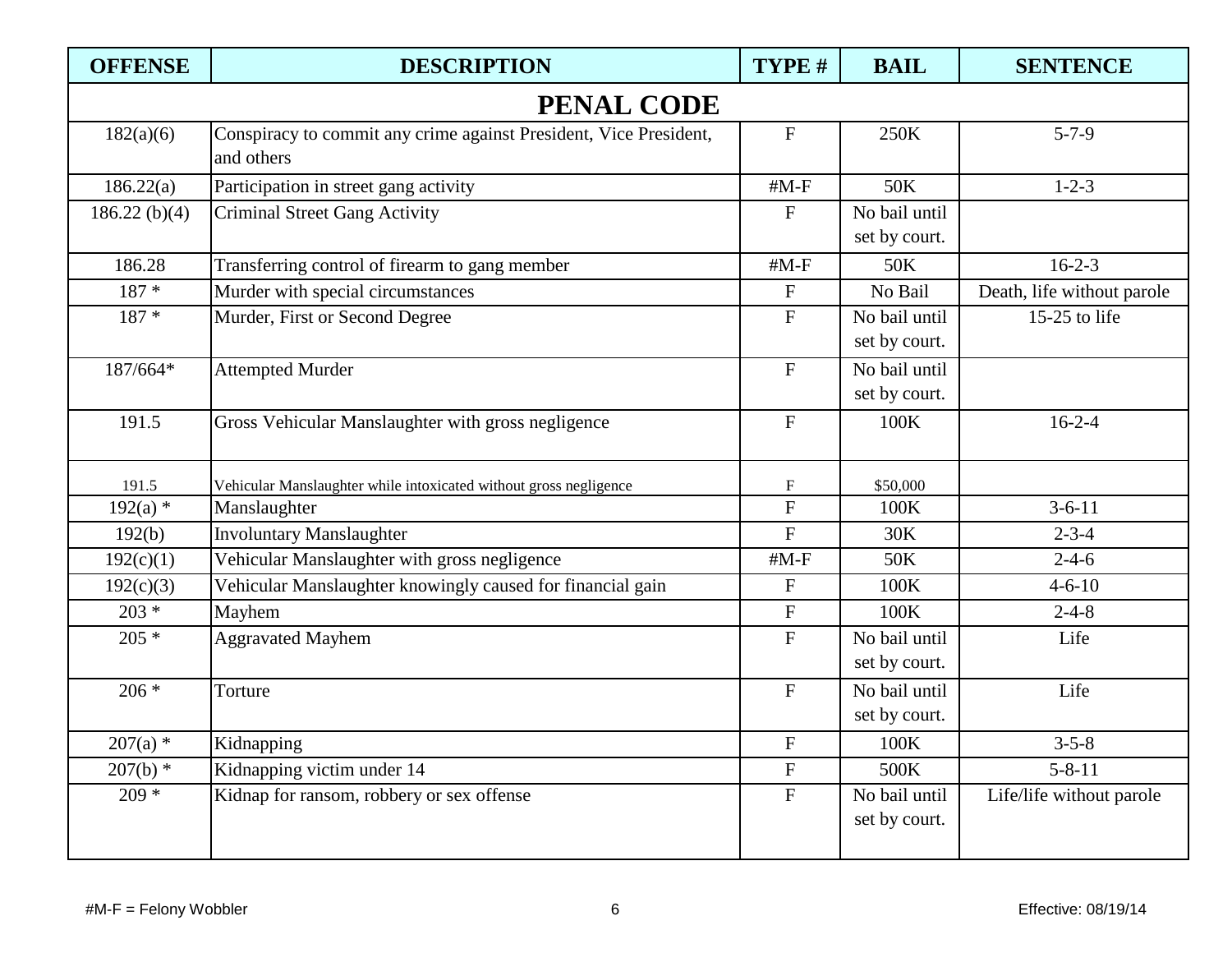| <b>OFFENSE</b>     | <b>DESCRIPTION</b>                                                                                                        | TYPE #                    | <b>BAIL</b>   | <b>SENTENCE</b>           |  |  |
|--------------------|---------------------------------------------------------------------------------------------------------------------------|---------------------------|---------------|---------------------------|--|--|
|                    | <b>PENAL CODE</b>                                                                                                         |                           |               |                           |  |  |
| $209.5*$           | Kidnap during commission of a carjacking                                                                                  | ${\bf F}$                 | No bail until | Life                      |  |  |
|                    |                                                                                                                           |                           | set by court. |                           |  |  |
| $211 *$            | Robbery (second)                                                                                                          | $\mathbf F$               | 50K           | $2 - 3 - 5$               |  |  |
|                    | Personal use of a firearm $(PC 12022.5(a)(1))$                                                                            |                           | Add 50K       |                           |  |  |
|                    | Infliction of great bodily injury (PC 12022.7)                                                                            |                           | Add 50K       |                           |  |  |
|                    | Use of a deadly weapon $(PC 12022(b)(1))$                                                                                 |                           | Add 50K       |                           |  |  |
|                    | Armed with firearm in commission of crime $(PC 12022(a)(1))$                                                              |                           | Add 25K       |                           |  |  |
| $211 * (212.5)(a)$ | Robbery (first)                                                                                                           | ${\bf F}$                 | 100K          | $3-4-6$                   |  |  |
| $213(b)$ *         | <b>Attempted Robbery</b>                                                                                                  | ${\bf F}$                 | 25K           | $16 - 2 - 3$              |  |  |
| $215 *$            | Carjacking                                                                                                                | $\mathbf{F}$              | 100K          | $3 - 5 - 9$               |  |  |
| 217.1(a)           | <b>Assault Government Officer</b>                                                                                         | $#M-F$                    | 100K          | $16 - 2 - 3$              |  |  |
| $217.1(b)$ *       | Attempted murder of Government Officer                                                                                    | $\boldsymbol{F}$          | No bail until | 15-life                   |  |  |
|                    |                                                                                                                           |                           | set by court. |                           |  |  |
| $218 *$            | Derailing or wrecking a train                                                                                             | $\boldsymbol{\mathrm{F}}$ | No bail until | Life without parole       |  |  |
|                    |                                                                                                                           |                           | set by court. |                           |  |  |
| $219*$             | Train wreck with death                                                                                                    | $\boldsymbol{\mathrm{F}}$ | No bail until | Death or life without     |  |  |
|                    |                                                                                                                           |                           | set by court. | possibility of parole     |  |  |
| $219.1*$           | Throwing missile at common carrier with intent to wreck and without                                                       | $\mathbf{F}$              | 40K           | $2 - 4 - 6$               |  |  |
|                    | death                                                                                                                     |                           |               |                           |  |  |
| $220*$             | Assault with rape, rape in concert, sodomy, lewd and lascivious acts,<br>oral copulation, penetration with foreign object | $\mathbf F$               | 100K          | $2 - 4 - 6$               |  |  |
| 220(b)             | Assault with Intent of Sexual Assault during 1st Degree Burglary                                                          | ${\bf F}$                 | No bail until | Life with possiblility of |  |  |
|                    |                                                                                                                           |                           | set by court. | parole                    |  |  |
| 222                | Administering Drugs to Aid Felony                                                                                         | ${\bf F}$                 | 20K           | $16 - 2 - 3$              |  |  |
| 236                | <b>False imprisonment</b>                                                                                                 |                           | <b>20K</b>    |                           |  |  |
| 236.1              | Human Trafficking                                                                                                         | $\mathbf F$               | 100K Adult    | $3 - 4 - 5$               |  |  |
|                    |                                                                                                                           |                           | 150K Minor    | $4 - 6 - 8$               |  |  |
| 241                | Assault - Upon Peace Officer                                                                                              | $#M-F$                    | 25K           | $16 - 2 - 3$              |  |  |
|                    | <b>PENAL CODE</b>                                                                                                         |                           |               |                           |  |  |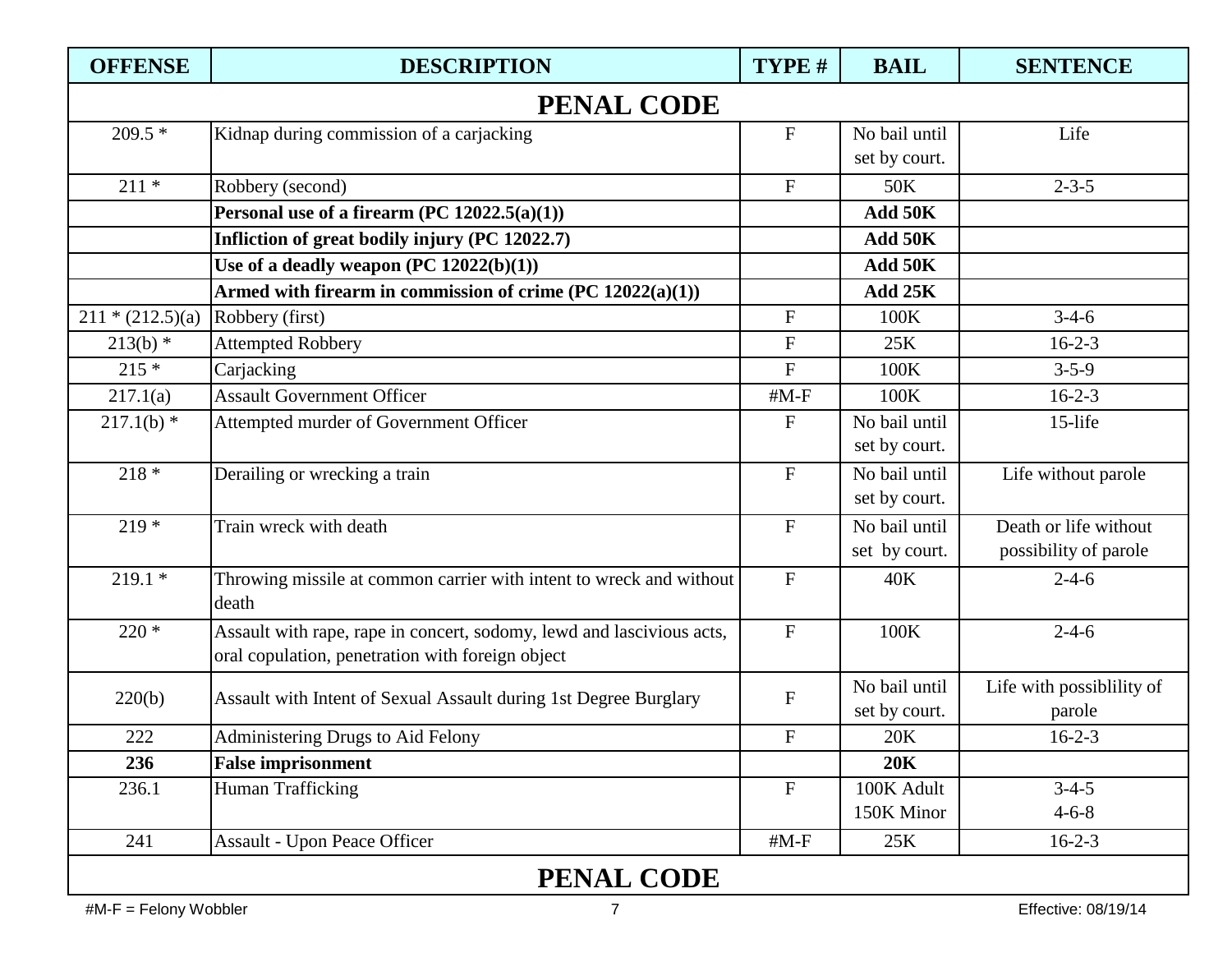| <b>OFFENSE</b>   | <b>DESCRIPTION</b>                                                             | TYPE #                    | <b>BAIL</b> | <b>SENTENCE</b> |
|------------------|--------------------------------------------------------------------------------|---------------------------|-------------|-----------------|
| 243(c)           | Battery on police officer or firefighter, etc., with injury                    | $#M-F$                    | 50K         | $16 - 2 - 3$    |
| 243(d)           | Battery against anyone with serious bodily injury                              | $#M-F$                    | 50K         | $2 - 3 - 4$     |
| 243.1            | Battery on a custodial officer                                                 | $\mathbf{F}$              | 25K         | $16 - 2 - 3$    |
| 243.4(a)(b)(c)   | <b>Sexual Battery</b>                                                          | $#M-F$                    | 25K         | $2 - 3 - 4$     |
| 243.7            | Battery against a juror with injury                                            | $#M-F$                    | 50K         | $16 - 2 - 3$    |
| $244 *$          | Assault with caustic chemical                                                  | $\mathbf{F}$              | 50K         | $2 - 3 - 4$     |
| 244.5(b)         | Assault with a stun gun or taser                                               | $#M-F$                    | 30K         | $16-2-3$        |
| 244.5(c)         | Assault with a stun gun or taser against police officer or firefighter         | $#M-F$                    | 50K         | $2 - 3 - 4$     |
| $245(a)(1)$ *    | Assault with a deadly weapon or force likely                                   | $#M-F$                    | 30K         | $2 - 3 - 4$     |
|                  | Personal use of a firearm (PC $12022.5(a)(1)$ )                                |                           | Add 50K     |                 |
|                  | Infliction of great bodily injury (PC 12022.7)                                 |                           | Add 50K     |                 |
|                  | Use of a deadly weapon $(PC 12022(b)(1))$                                      |                           | Add 50K     |                 |
|                  | Armed with firearm in commission of crime $(PC 12022(a)(1))$                   |                           | Add 25K     |                 |
| $245(a)(2)$ *    | Assault with a firearm                                                         | $#M-F$                    | 60K         | $2 - 3 - 4$     |
| $245(a)(3)$ *    | Assault with a machine gun                                                     | $\boldsymbol{\mathrm{F}}$ | 100K        | $4 - 8 - 12$    |
| 245(a)(4)        | Assault by means of force likely to produce great bodily injury                |                           | <b>30K</b>  |                 |
| $245(b)$ *       | Assault with a semi-automatic rifle                                            | ${\bf F}$                 | 75K         | $3 - 6 - 9$     |
| $245(c)$ *       | ADW on police officer or firefighter                                           | ${\bf F}$                 | 50K         | $3-4-5$         |
| $245(d)(1)$ *    | Assault on police officer or firefighter with firearm                          | $\boldsymbol{F}$          | 100K        | $4 - 6 - 8$     |
| $245(d)(2)$ *    | Assault on police officer or firefighter with a semi-automatic rifle           | $\boldsymbol{\mathrm{F}}$ | 200K        | $5 - 7 - 9$     |
| $245(d)(3)$ *    | Assault on police officer or firefighter with machine gun or assault<br>weapon | $\mathbf{F}$              | 250K        | $6 - 9 - 12$    |
| 245.2            | ADW on public transit employee                                                 | $\boldsymbol{\mathrm{F}}$ | 50K         | $3-4-5$         |
| 245.3            | ADW on custodial officer                                                       | $\overline{F}$            | 50K         | $3-4-5$         |
| $245.5(b)$ *     | Assault with firearm on school employee                                        | $#M-F$                    | 60K         | $4 - 6 - 8$     |
| 245.5(c)         | Assault on school employee with taser or stun gun                              | $#M-F$                    | 50K         | $2 - 3 - 4$     |
| $246*$           | Shoot inhabited dwelling or inhabited car                                      | $#M-F$                    | 250K        | $3 - 5 - 7$     |
| 246.3            | <b>Negligent Discharge of a Firearm</b>                                        | $\mathbf{F}$              | 100K        |                 |
| $261(a)1-(a)7$ * | Rape                                                                           | $\boldsymbol{\mathrm{F}}$ | 100K        | $3 - 6 - 8$     |
| 261.5(c)         | <b>Unlawful Sexual Intercourse</b>                                             | ${\bf F}$                 | 20K         | $16-2-3$        |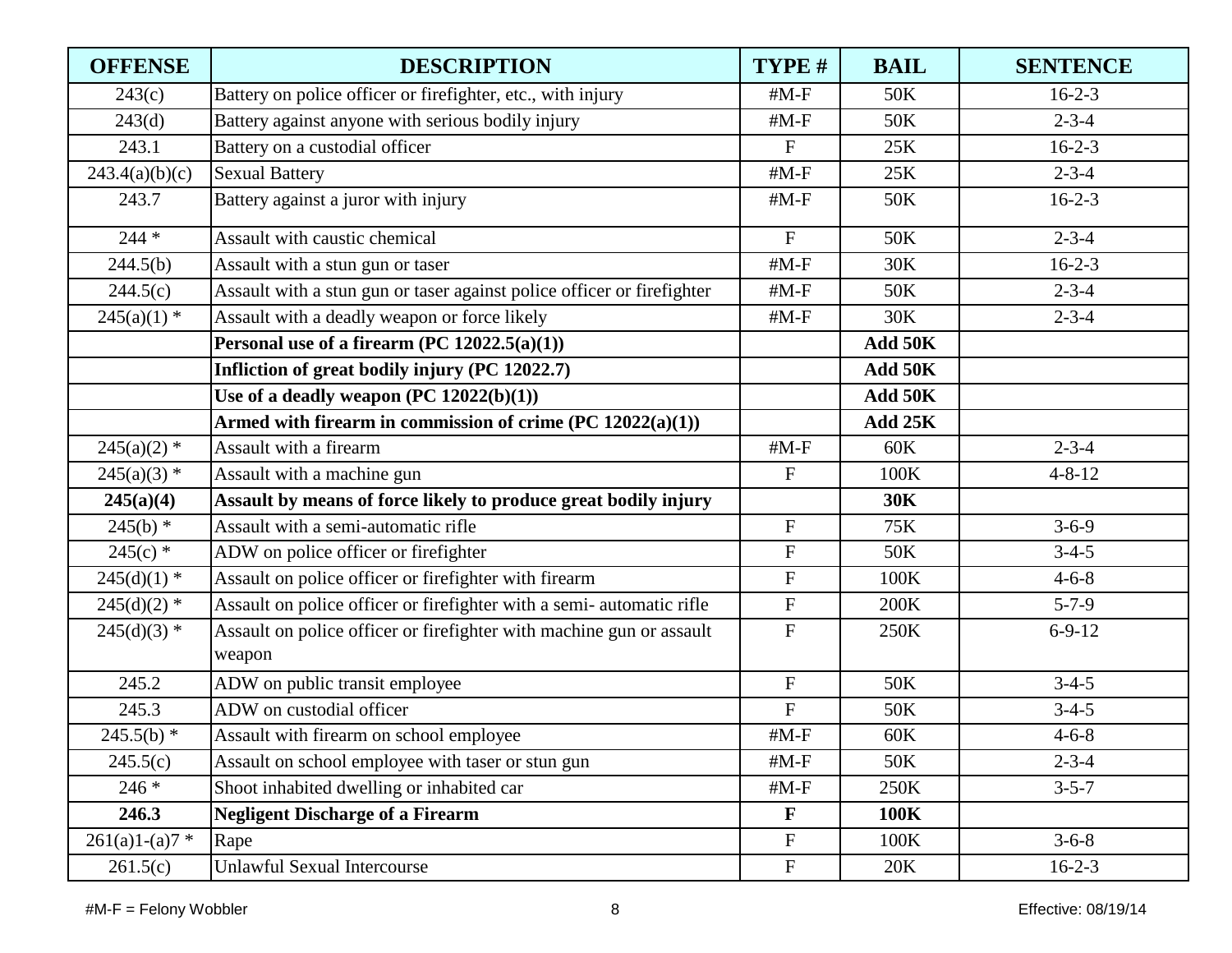| <b>OFFENSE</b> | <b>DESCRIPTION</b>                                          | TYPE #                    | <b>BAIL</b>                    | <b>SENTENCE</b> |
|----------------|-------------------------------------------------------------|---------------------------|--------------------------------|-----------------|
| 261.5(d)       | Unlawful Sexual Intercourse with a minor                    | $\mathbf{F}$              | 25K                            | $2 - 3 - 4$     |
| $262 *$        | <b>Spousal Rape</b>                                         | ${\bf F}$                 | 100K                           | $3 - 6 - 8$     |
|                | <b>PENAL CODE</b>                                           |                           |                                |                 |
| $264.1*$       | Rape in Concert w/Force & Violence                          | $\mathbf F$               | 250K                           | $5 - 7 - 9$     |
| 266h           | Pimping                                                     | $\mathbf F$               | 50K                            | $3-4-6$         |
| 266i           | Pandering                                                   | $\boldsymbol{\mathrm{F}}$ | 50K                            | $3-4-6$         |
| 266j           | Procurement of child                                        | ${\bf F}$                 | 100K                           | $3 - 6 - 8$     |
| $269 *$        | Aggravated sexual assault of child                          | ${\bf F}$                 | No bail until<br>set by court. | 15 to life      |
| 273a(a)        | Child abuse or endangerment                                 | $#M-F$                    | 100K                           | $2 - 4 - 6$     |
| $273.5*$       | Spousal Abuse                                               | $#M-F$                    | 50K                            | $2 - 3 - 4$     |
|                | with prior conviction                                       |                           | 100K                           |                 |
|                | Infliction of great bodily injury in domestic relationship  | Add                       | <b>60K</b>                     |                 |
|                | Personal use of a firearm                                   | Add                       | 50 <sub>k</sub>                |                 |
|                | Personal use of a deadly weapon                             | Add                       | 25K                            |                 |
| 278            | <b>Child Stealing</b>                                       | $\mathbf F$               | 40K                            | $2 - 3 - 4$     |
| 285            | Incest                                                      | $\mathbf F$               | 50K                            | $16 - 2 - 3$    |
| 286(b)(1)      | Sodomy - If victim under 18                                 | $\boldsymbol{\mathrm{F}}$ | 50K                            | $16 - 2 - 3$    |
| 286(b)(2)      | Sodomy - If victim under 16 and defendant over 21           | ${\bf F}$                 | 100K                           | $16 - 2 - 3$    |
| $286(c)$ *     | Sodomy (force) under 14 and 10 years younger than defendant | ${\bf F}$                 | 100K                           | $3 - 6 - 8$     |
| $286(d)$ *     | Sodomy in concert with force, violence or fear              | ${\bf F}$                 | 100K                           | $5 - 7 - 9$     |
| $286(e)$ *     | Sodomy - If committed in S.P. or C.J.                       | ${\bf F}$                 | 100K                           | $16 - 2 - 3$    |
| $286(f)$ *     | Sodomy of unconscious victim                                | ${\bf F}$                 | 100K                           | $3 - 6 - 8$     |
| $286(g)$ *     | Sodomy of mentally incapable victim                         | ${\bf F}$                 | $100\mathrm{K}$                | $3 - 6 - 8$     |
| 286(i)         | Sodomy on intoxicated person                                | $\mathbf{F}$              | 100K                           | $3 - 6 - 8$     |
| 286(j)         | Sodomy by fraudulent belief was spouse                      | ${\bf F}$                 | 100K                           |                 |
| 286(k)         | Sodomy by threat of authority                               | $\boldsymbol{\mathrm{F}}$ | 100K                           |                 |
| $288(a)$ *     | Lewd act with child                                         | $\mathbf{F}$              | 100K                           | $3 - 6 - 8$     |
| 288(b)         | Lewd act with child with force                              | $\mathbf{F}$              | <b>200k</b>                    |                 |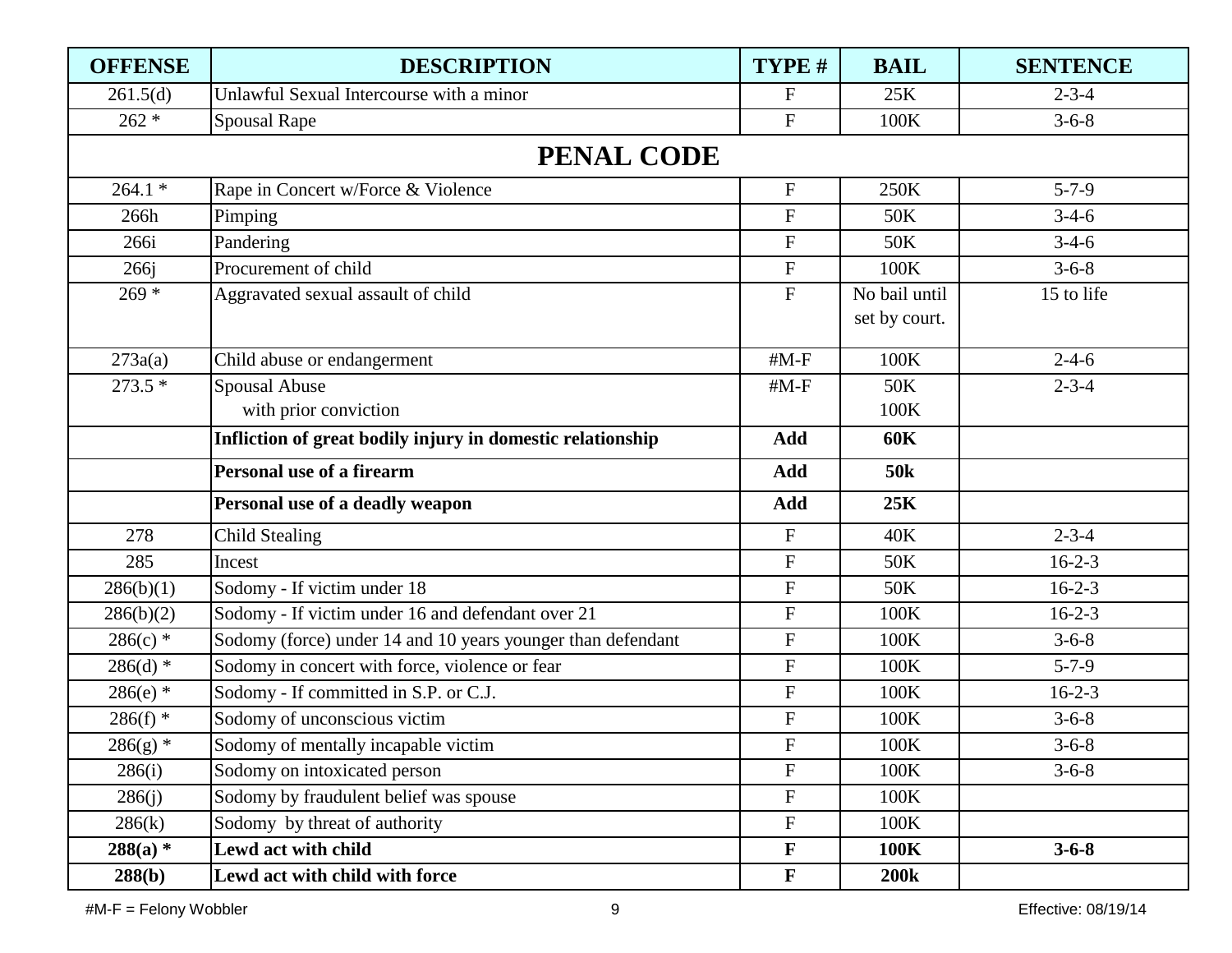| <b>OFFENSE</b>     | <b>DESCRIPTION</b>                                                                    | TYPE #                    | <b>BAIL</b>                    | <b>SENTENCE</b> |
|--------------------|---------------------------------------------------------------------------------------|---------------------------|--------------------------------|-----------------|
| $288a(b)(1)$ *     | Oral copulation - If victim under 18                                                  | $\mathbf{F}$              | 50K                            | $16 - 2 - 3$    |
|                    | <b>PENAL CODE</b>                                                                     |                           |                                |                 |
| $288a(b)(2)$ *     | Oral copulation - If victim under 16 and defendant over 21                            | ${\bf F}$                 | 75K                            | $16 - 2 - 3$    |
| $288a(c)$ *        | Oral copulation w/child under 14 or by force                                          | $\mathbf{F}$              | 100K                           | $3 - 6 - 8$     |
| $288a(d)$ *        | Same as 288a(c) but in concert                                                        | $\boldsymbol{\mathrm{F}}$ | 100K                           | $5 - 7 - 9$     |
| $288a(e)$ *        | Oral copulation - If committed in S.P. or C.J.                                        | ${\bf F}$                 | 100K                           | $16-2-3$        |
| $288a(f)$ *        | Oral copulation - If committed unconscious of nature of act                           | $\mathbf F$               | 100K                           | $3 - 6 - 8$     |
| 288a(g)            | Oral copulation on mentally incompetent victim                                        | $\boldsymbol{F}$          | 100K                           |                 |
| 288a(h)            | Oral copulation on mentally incompetent victim in mental<br>facility by fellow inmate | $\mathbf F$               | 100K                           |                 |
| 288a(i)            | Oral copulation on intoxicated person                                                 | $\mathbf F$               | 100K                           |                 |
| 288a(j)            | Oral copulation by fraudulent belief was spouse                                       | F                         | 100K                           |                 |
| 288a(k)            | Oral copulation by threat of authority                                                | F                         | 100K                           |                 |
| 288.2              | Harmful matter sent to a minor                                                        | $#M-F$                    | 20K                            |                 |
|                    | 288.3 (a)(1)-(a)(2) Contact/communication w/minor for purpose of sexual offense       | $\mathbf F$               | 50K                            |                 |
| 288.3(c)           | Contact/communication w/prior                                                         | $\boldsymbol{F}$          | 50K                            |                 |
| 288.5 *            | Continued sexual abuse of child                                                       | ${\bf F}$                 | 250K                           | $6 - 12 - 16$   |
| 288.7(a)           | Sexual Intercourse/Sodomy w/child under 10                                            | ${\bf F}$                 | No bail until                  |                 |
| 288.7(b)           | Oral copulation Sexual Penetration w/child under 10                                   | ${\bf F}$                 | No bail until<br>set by court. |                 |
| $289(a)-(g) & (j)$ | <b>Sexual Penetration</b>                                                             | $\mathbf F$               | 100K                           |                 |
| 289(h)             | Sexual Penetration with person under 18 years                                         | $\mathbf{F}$              | <b>50K</b>                     |                 |
| 290.018            | Failure to register per 290-various forms                                             |                           | <b>20K</b>                     |                 |
| 311.2(b)           | Sale of obscene material depicting minors                                             | $\boldsymbol{\mathrm{F}}$ | 40K                            | $2 - 3 - 6$     |
| 311.4(b)           | Involving minor under 17 in obscene film or performance                               | $\boldsymbol{\mathrm{F}}$ | 40K                            | $3 - 6 - 8$     |
| 311.10             | Advertising obscene material depicting minors under 18                                | $#M-F$                    | 20K                            | $2 - 3 - 4$     |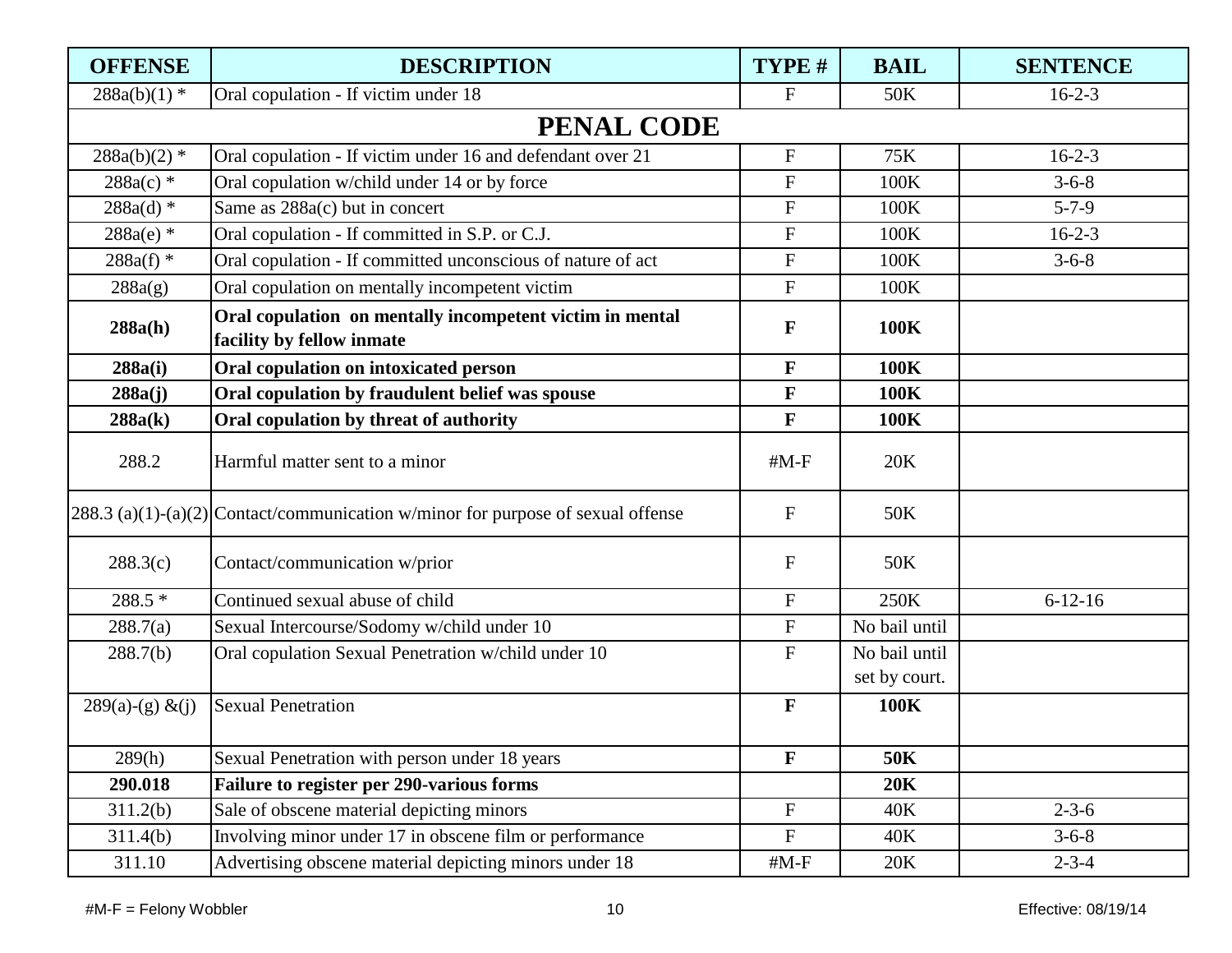| <b>OFFENSE</b> | <b>DESCRIPTION</b>                                                   | TYPE #                    | <b>BAIL</b> | <b>SENTENCE</b> |
|----------------|----------------------------------------------------------------------|---------------------------|-------------|-----------------|
|                | <b>PENAL CODE</b>                                                    |                           |             |                 |
| 311.11(a)      | Possession of matter depicting sexual conduct of child under 18      | $\boldsymbol{\mathrm{F}}$ | 20K         |                 |
| 311.11(b)      | Possession of matter depicting sexual conduct of child under 18 with | $\mathbf{F}$              | 40K         | $2 - 4 - 6$     |
| 314(1)         | Indecent Exposure w/prior conviction of P.C. 288 or 314(1)           | ${\bf F}$                 | 35K         | $16 - 2 - 3$    |
| 337a           | Bookmaking                                                           | ${\bf F}$                 | 10K         | $16 - 2 - 3$    |
| 347(a)         | Willful contamination of food, etc.                                  | $\mathbf F$               | 100K        | $2 - 4 - 5$     |
| 368            | <b>Elder Abuse</b>                                                   | $\boldsymbol{\mathrm{F}}$ | 50K         | $2 - 3 - 4$     |
| 405b           | Lynching by means of riot                                            | ${\bf F}$                 | 50K         | $2 - 3 - 4$     |
| 417(c)         | Threatening peace officer with firearm                               | $\boldsymbol{F}$          | 50K         | $16 - 2 - 3$    |
| 417.3          | Drawing or exhibiting firearm to person in motor vehicle             | $#M-F$                    | 50K         | $16 - 2 - 3$    |
| 417.8          | Exhibiting weapon at police officer                                  | $\mathbf{F}$              | 50K         | $2 - 3 - 4$     |
| $422 *$        | <b>Terrorist Threats</b>                                             | $#M-F$                    | 50K         | $16 - 2 - 3$    |
| 422.7          | <b>Interference with Civil Rights</b>                                | $\boldsymbol{F}$          | 50K         | $16 - 2 - 3$    |
| 424            | Embezzlement or Falsification or Accounts by Public Officer          | $\mathbf{F}$              | 25K         | $2 - 3 - 4$     |
| $451(a)$ *     | Arson with GBI                                                       | $\mathbf{F}$              | 250K        | $5 - 7 - 9$     |
| $451(b)$ *     | Arson of inhabited structure                                         | ${\bf F}$                 | 250K        | $3 - 5 - 8$     |
| $451(c)$ *     | Arson of structure or forest                                         | ${\bf F}$                 | 75K         | $2 - 4 - 6$     |
| $451(d)$ *     | Arson, other property                                                | $\mathbf{F}$              | 50K         | $16 - 2 - 3$    |
| 452(a)         | Unlawful fire with GBI                                               | $#M-F$                    | 40K         | $2 - 4 - 6$     |
| 452(b)         | Unlawful fire of inhabited structure                                 | $#M-F$                    | 30K         | $2 - 3 - 4$     |
| 452(c)         | Recklessly Causing Fire, Structure or Forest Land                    | $\mathbf{F}$              | 20K         | $16 - 2 - 3$    |
| 453            | Possession fire bomb                                                 | $#M-F$                    | 50K         | $16 - 2 - 3$    |
| 454            | Burning within area of insurrection, disaster, etc.                  | $\boldsymbol{\mathrm{F}}$ | 350K        | $3 - 5 - 7$     |
| $459 *$        | Burglary $-1$ st degree                                              | $\mathbf{F}$              | 50K         | $2 - 4 - 6$     |
| 459            | Burglary - 2nd degree                                                | $#M-F$                    | 20K         | $16-2-3$        |
| 463            | Looting                                                              | $\mathbf F$               | 50K         | $16-2-3$        |
| 464            | Opening vault with explosives                                        | $\boldsymbol{\mathrm{F}}$ | 50K         | $3 - 5 - 7$     |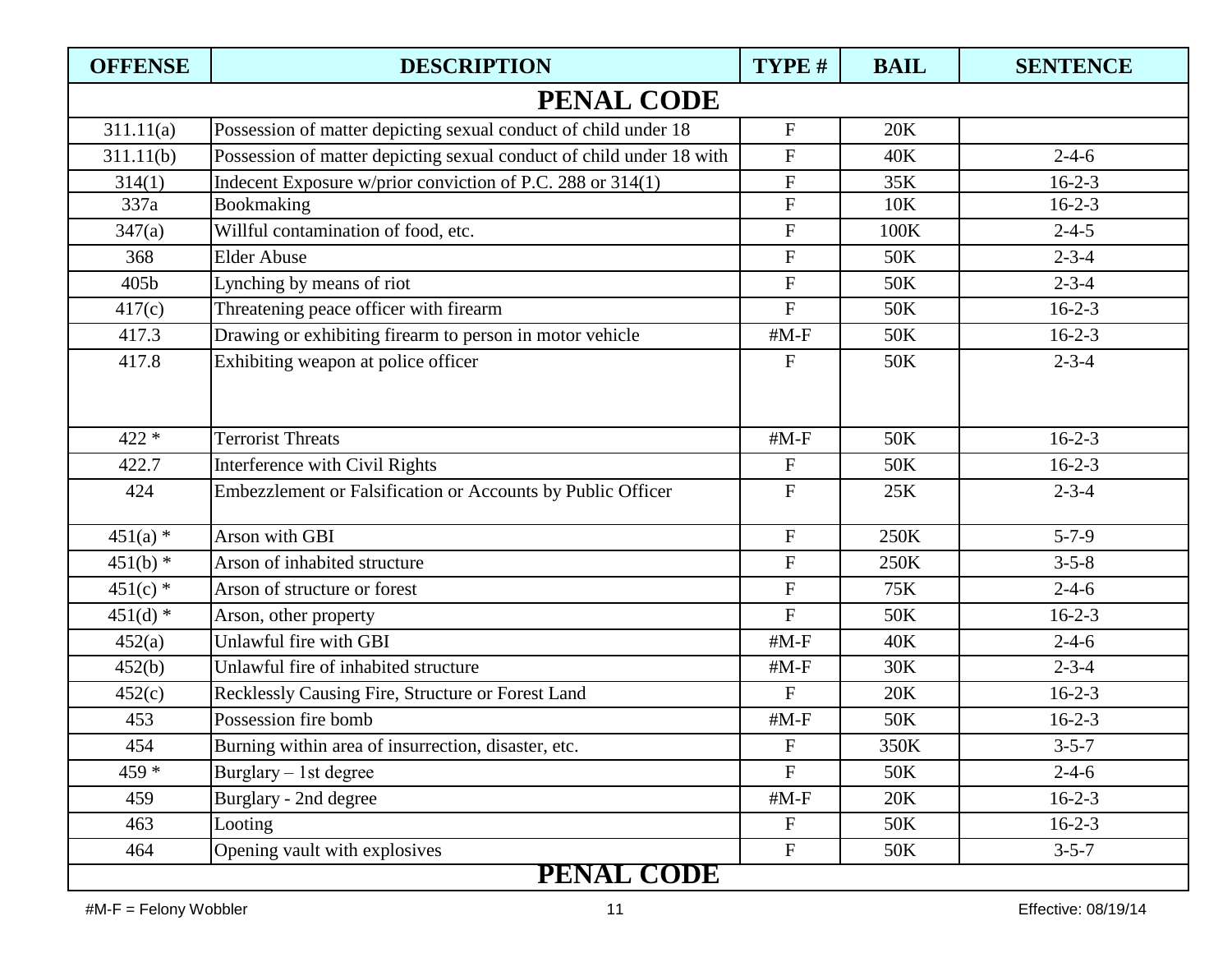| <b>OFFENSE</b> | <b>DESCRIPTION</b>                                                         | TYPE # | <b>BAIL</b> | <b>SENTENCE</b> |
|----------------|----------------------------------------------------------------------------|--------|-------------|-----------------|
| 470            | Forgery, Intent, Documents of Value, Counterfeiting Seal, Uttering         | $#M-F$ | 20K         | $16-2-3$        |
| 470a           | Forgery or Counterfeiting Driver's License or I.D. Card                    | $#M-F$ | 20K         | $16-2-3$        |
| 470b           | Displaying or possessing forged Driver's License or I.D. Card              | $#M-F$ | 20K         | $16-2-3$        |
| 471            | Forgery, False Entries in Records Returns                                  | $#M-F$ | 20K         | $16-2-3$        |
| 472            | Forgery or Counterfeiting of Seals, Possession and Concealment             | $#M-F$ | 20K         | $16 - 2 - 3$    |
| 475            | Forged Bills or Notes, Possession or Receipt                               | $#M-F$ | 20K         | $16-2-3$        |
| 476            | <b>Fictitious Checks</b>                                                   | $#M-F$ | 20K         | $16-2-3$        |
| 476a           | <b>Checks/Draft/Orders on Banks</b>                                        | $#M-F$ | 10K         | $16-2-3$        |
| 478,479,480    | Counterfeiting of Coin                                                     | $#M-F$ | 25K         | $2 - 3 - 4$     |
| 484            | <b>Petty theft</b>                                                         |        | 15K         |                 |
| 484b           | Theft, Diversion of money received for services, labor, material, etc.;    | $#M-F$ | 20K         | $16-2-3$        |
| 484c           | Embezzlement of funds for construction                                     | $#M-F$ | 25K         | $16-2-3$        |
| 484e(b)        | Credit cards, 4 or more acquired in violation of P.C. 484(c) in 12-        | $#M-F$ | 20K         | $16-2-3$        |
| 484f(a)        | Credit card, make card purporting to be                                    | $#M-F$ | 20K         | $16-2-3$        |
| 484f(b)        | Credit Card, sign false name                                               | $#M-F$ | 20K         | $16-2-3$        |
| 484g           | Credit Card obtained in violation of P.C. 484(e) or forged card, used      | $#M-F$ | 20K         | $16-2-3$        |
| 484h           | Credit card, fraudulent - merchant furnishing goods with knowledge of - If | $#M-F$ | 20K         | $16-2-3$        |
| 484i(b)        | Credit card equipment, possession without consent of issuer                | $#M-F$ | 20K         | $16-2-3$        |
| 487            | <b>Grand Theft</b>                                                         | $#M-F$ | 20K         | $16-2-3$        |
| 496            | Receiving stolen property if value more than \$400                         | $#M-F$ | 20K         | $16-2-3$        |
|                | <b>PENAL CODE</b>                                                          |        |             |                 |
| 502            | <b>Computer Fraud</b>                                                      | $#M-F$ | 25K         | $16-2-3$        |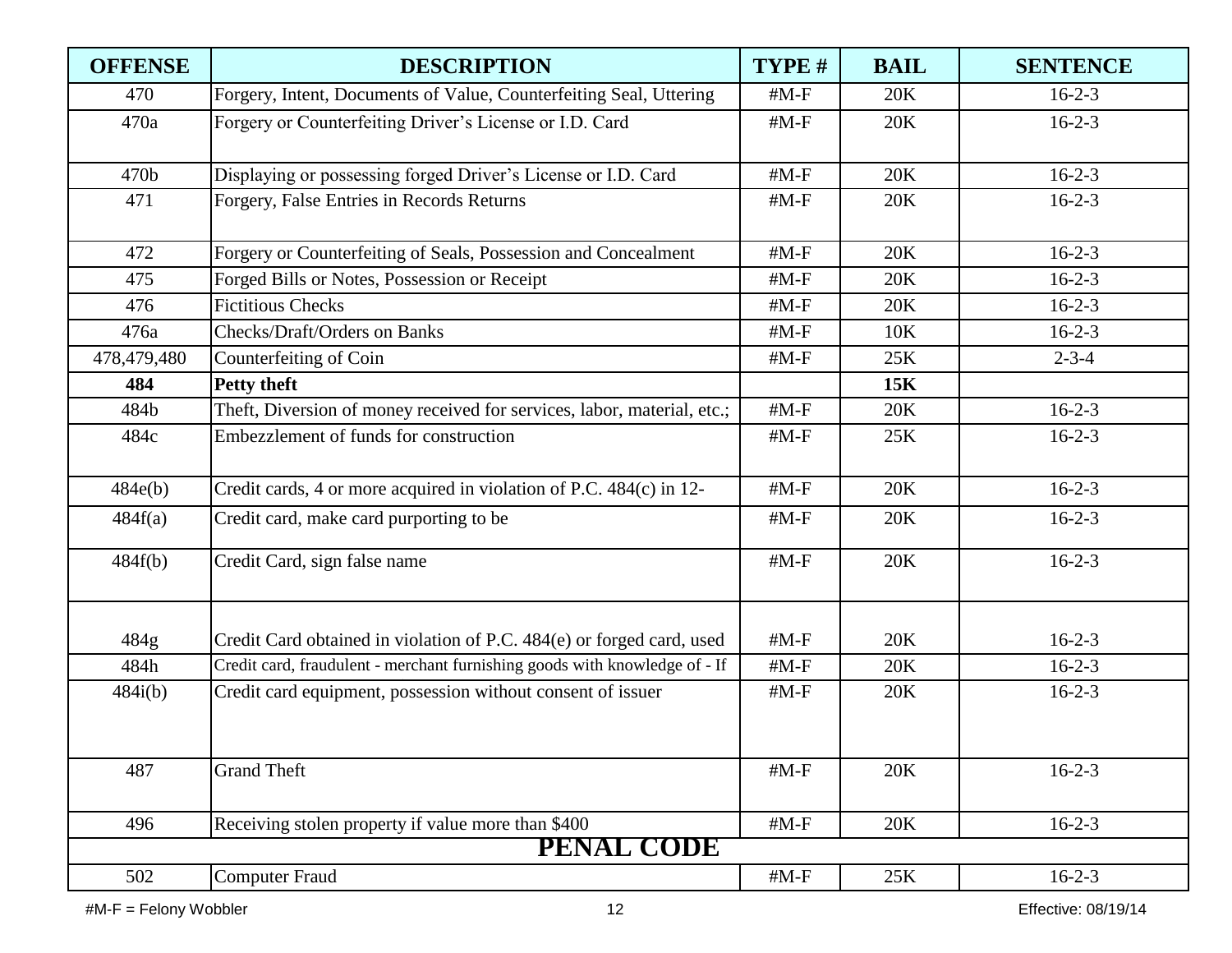| <b>OFFENSE</b>  | <b>DESCRIPTION</b>                                | TYPE #                    | <b>BAIL</b>                   | <b>SENTENCE</b>           |  |  |
|-----------------|---------------------------------------------------|---------------------------|-------------------------------|---------------------------|--|--|
| 503             | <b>Emebezzlement</b>                              |                           | <b>30K</b>                    |                           |  |  |
| 504             | Embezzlement, misappropriation by public officers | $\mathbf{F}$              | 50K                           | $16 - 2 - 3$              |  |  |
| 514             | Embezzlement of defalcation of public funds       | $\boldsymbol{\mathrm{F}}$ | 20K                           | $16 - 2 - 3$              |  |  |
| 520             | Extortion                                         | $\overline{F}$            | 25K                           | $2 - 3 - 4$               |  |  |
| 530.5           | <b>Identity Theft</b>                             | $\mathbf F$               | \$30,000                      |                           |  |  |
| 530.5(c)(3)     | Identity theft of 10 or more individuals          |                           | <b>75K</b>                    |                           |  |  |
| 550             | Filing Fraudulent Insurance Claim                 | $\mathbf{F}$              | 25K                           | $2 - 3 - 5$               |  |  |
| 594(b)(1)       | Vandalism of \$50,000 or more                     | $#M-F$                    | 50K                           | $16 - 2 - 3$              |  |  |
| 594.3           | Vandalism of place of worship                     | $#M-F$                    | 50K                           | $16 - 2 - 3$              |  |  |
| 626.9(a)        | Bring or possess loaded firearm on school zone    | $\overline{F}$            | 75K                           | $2 - 3 - 4$               |  |  |
| $646.9(a)*(**)$ | Stalking                                          | $#M-F$                    | 150K                          | $16 - 2 - 3$              |  |  |
| $646.9(b)*(**)$ | Stalking in violation of restraining order        | $\overline{F}$            | 150K                          | $2 - 3 - 4$               |  |  |
| $646.9(c)*(**)$ | Stalking with prior felony conviction             | $\overline{F}$            | 150K                          | $2 - 3 - 4$               |  |  |
| 647.6(c)        | Annoying/Molesting a Child                        | $#M-F$                    | 20K                           |                           |  |  |
| 653f(a)         | Solicitation to commit felony crime               | $\mathbf F$               | <b>10K</b>                    | Same as underlying felony |  |  |
| 653f(b)         | Solicitation to commit murder                     | ${\bf F}$                 | 1,000,000                     | $3 - 6 - 9$               |  |  |
| 653f(c)         | Solicitation to commit sex crime                  | $\mathbf{F}$              | 100K                          | $2 - 3 - 4$               |  |  |
| 666             | Petty theft with three theft priors               |                           | 15K                           |                           |  |  |
| 667.71          | Habitual Sexual Offender                          | $\mathbf F$               | No bail until<br>set by court |                           |  |  |
| 1170(h)(5)      | <b>Mandatory Supervison violations</b>            | ${\bf F}$                 | No bail until                 |                           |  |  |
| 1203.2          | Violation of Felony Probation                     | $\mathbf{F}$              | No bail until                 |                           |  |  |
|                 |                                                   |                           | set by court.                 |                           |  |  |
| 1554            | Extradition                                       | $\mathbf{F}$              | 100K                          |                           |  |  |
| 3056 / 3000.08  | <b>Parole Violations</b>                          | $\boldsymbol{\mathrm{F}}$ | No Bail until                 |                           |  |  |
|                 |                                                   |                           | set by court                  |                           |  |  |
| 3455            | Post Release Community Supervision violations     | $\boldsymbol{\mathrm{F}}$ | No Bail until                 |                           |  |  |
|                 | <b>PENAL CODE</b>                                 |                           |                               |                           |  |  |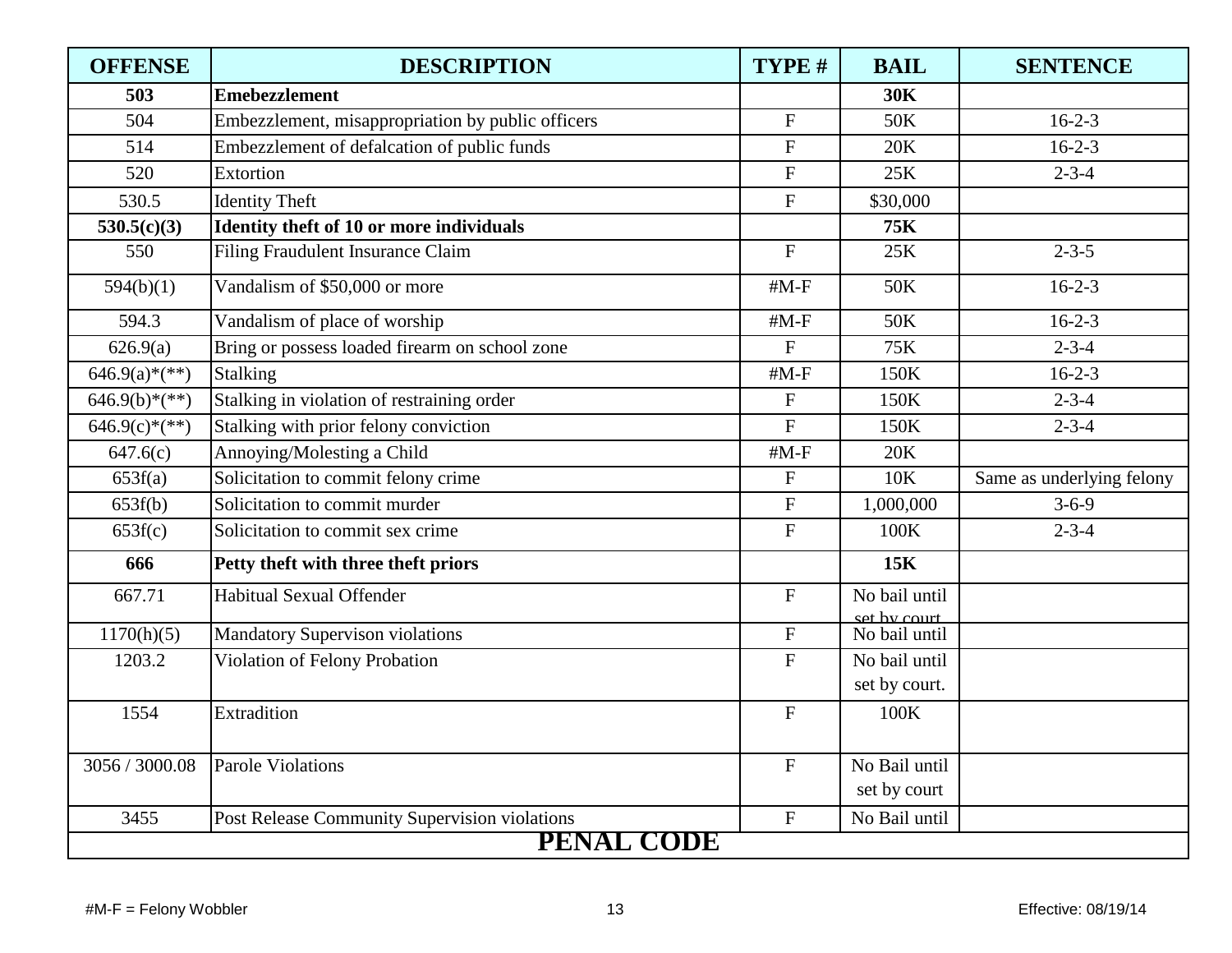| <b>OFFENSE</b> | <b>DESCRIPTION</b>                                     | TYPE #                    | <b>BAIL</b>   | <b>SENTENCE</b> |
|----------------|--------------------------------------------------------|---------------------------|---------------|-----------------|
| 4500 *         | ADW--lifer                                             | $\mathbf F$               | No bail until | 9-life          |
|                |                                                        |                           | set by court. |                 |
| 4501           | Assault with deadly weapon by prison inmate            | ${\bf F}$                 | 50K           | $2 - 3 - 4$     |
| 4501.5         | Battery on non-inmate by prison inmate                 | $\mathbf F$               | 50K           | $2 - 3 - 4$     |
| 4502           | Possession of deadly weapon by prison inmate           | $\mathbf F$               | 50K           | $2 - 3 - 4$     |
| 4532           | Escape by force or violence                            | $\mathbf{F}$              |               | $2 - 4 - 6$     |
| 4573           | Bringing contraband into custodial facility            | $\mathbf F$               | 25K           | $2 - 3 - 4$     |
| 4573.6         | Possession of drugs in custody                         | ${\bf F}$                 | 25K           | $2 - 3 - 4$     |
| 4574           | Smuggling weapon into jail or prison                   | $\mathbf{F}$              | 100K          | $2 - 3 - 4$     |
| 11413          | Terrorizing by arson                                   | $\mathbf F$               | 100K          | $3 - 5 - 7$     |
| 12020          | Possession of certain weapons                          | $#M-F$                    | 20K           | $16-2-3$        |
| 12021          | Possession firearm--ex-con or narcotic addict          | $#M-F$                    | 50K           | $16-2-3$        |
| 12025          | Carrying a Concealed Weapon                            | $#M-F$                    | 40K           | $16-2-3$        |
| 12031          | Carrying a Loaded Firearm                              | $\overline{F}$            | 40K           |                 |
| 12034(c)       | Personally shooting from motor vehicle                 | $\mathbf F$               | 75K           | $3 - 5 - 7$     |
| 12220(a)       | Possession of a Machine Gun                            | $#M-F$                    | 100K          | $16-2-3$        |
| 12220(b)       | Manufacture/Conversion to Machine Gun                  | $#M-F$                    | 100K          | $16-2-3$        |
| 12280(a)       | Manufacture, transportation, or sale of assault weapon | ${\bf F}$                 | 60K           | $4 - 6 - 8$     |
| 12280(b)       | Possession of assault weapon                           | $\overline{F}$            | 50K           | $16-2-3$        |
| 12303          | Possession of destructive device                       | $#M-F$                    | 50K           | $16-2-3$        |
| 12303.1        | Carrying or placement in vehicle                       | ${\bf F}$                 | 500K          | $2 - 4 - 6$     |
| 12303.2        | Possession in/near public places                       | ${\bf F}$                 | 500K          | $2 - 4 - 6$     |
| 12303.6        | Sale or transportation                                 | $\boldsymbol{\mathrm{F}}$ | 500K          | $2 - 3 - 4$     |
| 12308          | Exploding destructive device with intent to murder     | $\boldsymbol{\mathrm{F}}$ | 1,000,000     | $5 - 7 - 9$     |
| 12309 *        | Willfully & maliciously explodes causing bodily injury | $\mathbf F$               | 500K          | $5 - 7 - 9$     |
|                | <b>PENAL CODE</b>                                      |                           |               |                 |
| 12312          | Possess material with intent to make explosives        | $\mathbf F$               | 150K          | $2 - 3 - 4$     |
| 12370          | Felon with body armor                                  | ${\bf F}$                 | 100K          | $16 - 2 - 3$    |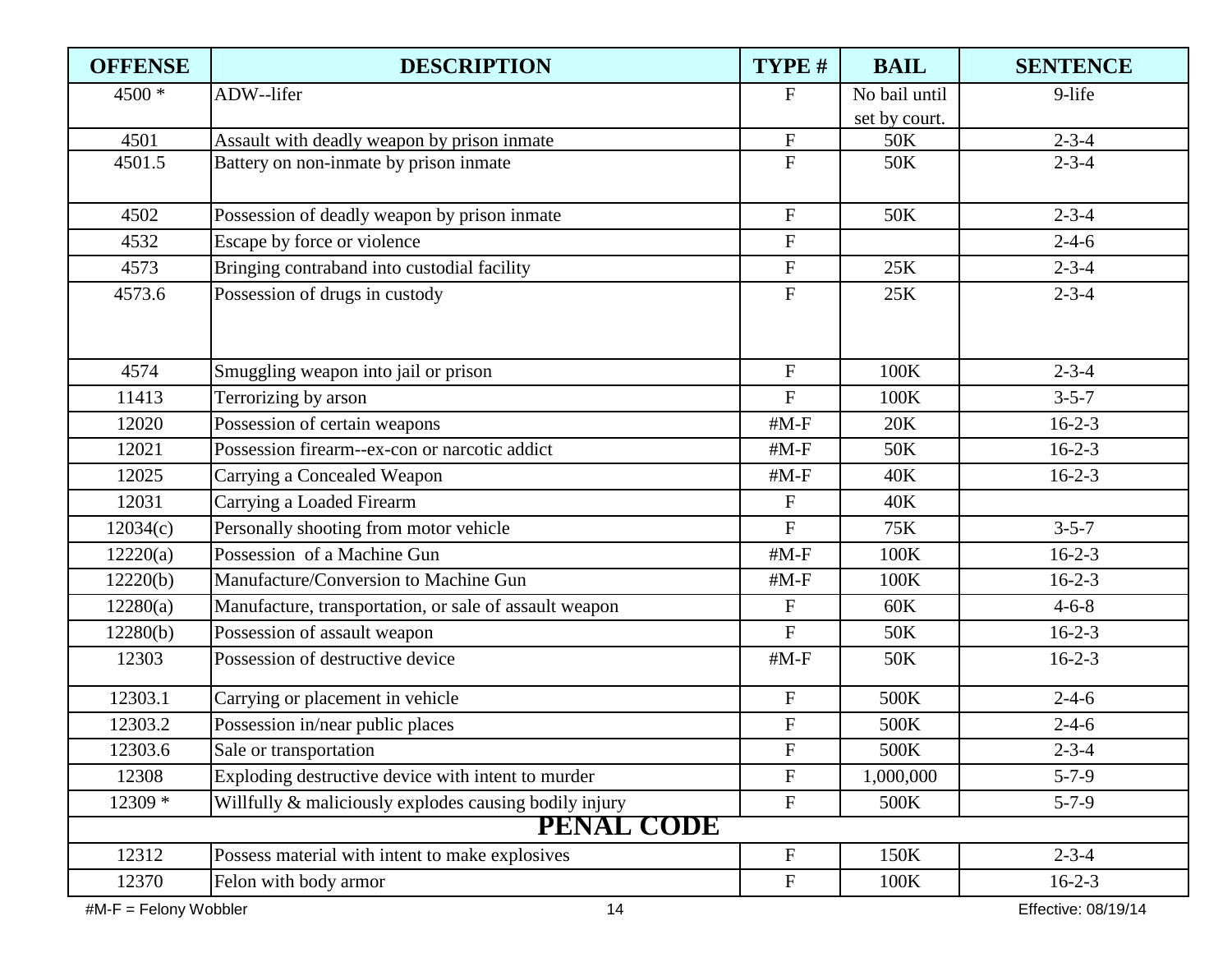| <b>OFFENSE</b> | <b>DESCRIPTION</b>                                                  | TYPE #         | <b>BAIL</b>   | <b>SENTENCE</b> |
|----------------|---------------------------------------------------------------------|----------------|---------------|-----------------|
| 18710          | Possession of destructive device                                    | $\mathbf{F}$   | 50K           |                 |
| 18715(a)       | Possession in/near public places                                    | $\mathbf F$    | 500K          |                 |
| 18720          | Possess material with intent to make explosives                     | ${\bf F}$      | 150K          |                 |
| 18725          | Carrying or placement in vehicle                                    | $\overline{F}$ | 500K          |                 |
| 18730          | Sale or transportation                                              | $\overline{F}$ | 500K          |                 |
| 18740          | Possession with intent to injure or destroy property                | ${\bf F}$      | 500K          |                 |
| 18745          | Exploding destructive device with intent to murder                  | ${\bf F}$      | 1,000,000     |                 |
| 18750          | Willfully & maliciously explodes causing bodily injury              | $\mathbf F$    | 500K          |                 |
| 18755(a)       | Willfully & maliciously explodes causing death                      | $\overline{F}$ | No bail until |                 |
| 18755(b)       | Explosion of destructive device which causes mayhem or great bodily | ${\bf F}$      | No bail until |                 |
| 21310          | Possession of certain weapons                                       | $\mathbf F$    | 20K           |                 |
| 25400          | Carrying a Concealed Weapon                                         | $\mathbf F$    | 40K           |                 |
| 25850          | Carrying a Loaded Firearm                                           | $\mathbf{F}$   | 40K           |                 |
| 26100(c)       | Personally shooting from motor vehicle                              | $\mathbf F$    | 75K           |                 |
| 29800(a)(1)    | Possession firearm - ex-con/narcotic addict                         | $\overline{F}$ | 50K           |                 |
| 30305          | Possession of ammunition                                            | $\mathbf F$    | 30K           |                 |
| 30600          | Manufacture/transport/sale of assault weapon                        | $\mathbf F$    | 60K           |                 |
| 30605          | Possession of assault weapon                                        | ${\bf F}$      | 50K           |                 |
| 31360(a)       | Felon with body armor                                               | $\mathbf{F}$   | 100K          |                 |
| 32625(a)       | Possession of Machine Gun                                           | $\mathbf{F}$   | 100K          |                 |
| 32625(b)       | Manufacture/Conversion to Machine Gun                               | ${\bf F}$      | 100K          |                 |
| 33215          | Possession of certain firearm                                       | $\mathbf F$    | 20K           |                 |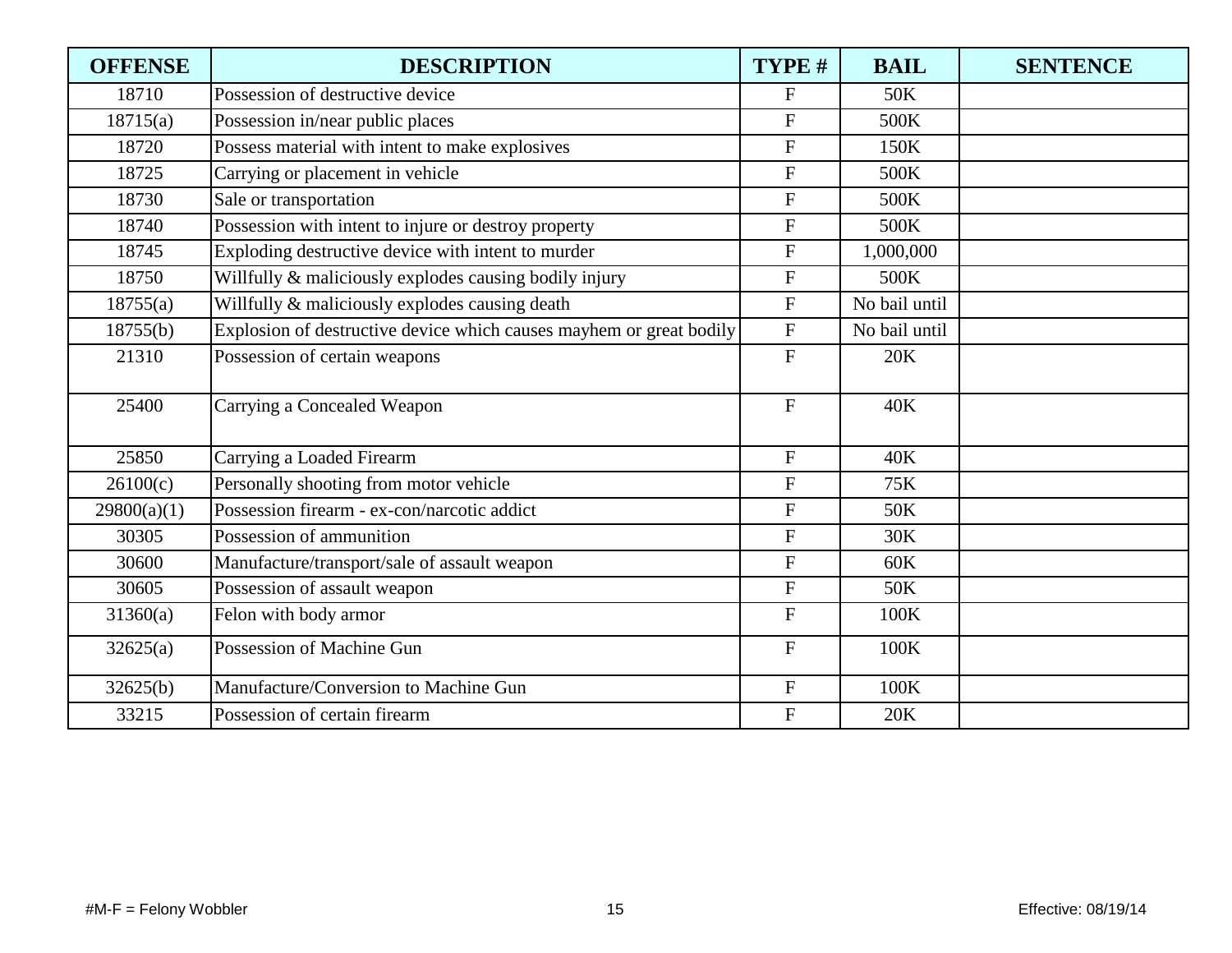| <b>OFFENSE</b> | <b>DESCRIPTION</b>                                                            | TYPE #       | <b>BAIL</b> | <b>SENTENCE</b> |
|----------------|-------------------------------------------------------------------------------|--------------|-------------|-----------------|
|                | <b>HEALTH AND SAFETY CODE</b>                                                 |              |             |                 |
| 11152, 11153   | Controlled substances, writing, dispensing prescription                       | $#M-F$       | 20K         | $16-2-3$        |
| 11154, 11155   | Controlled substances, prescribing, administering, furnishing                 | M            | 20K         |                 |
| 11054-11058    | Controlled substances defined: Schedules I, II, III, IV, V prescription       |              |             |                 |
| 11156          | Controlled substances, prescribing, administering, furnishing to an<br>addict | $\mathbf{M}$ | 20K         |                 |
| 11162.5(A)     | Counterfeiting prescription blank                                             | $#M-F$       | 20K         | $16-2-3$        |
| 11350          | Illegal possession of certain specific or classified controlled               | ${\bf F}$    | 10K         | $16 - 2 - 3$    |
| 11351          | Possession or puchase for sale of certain specific or classified              | $\mathbf F$  | 20K         | $2 - 3 - 4$     |
|                | 28.5 ounces to 250 grams                                                      | Add          | 30K         |                 |
|                | 250+ grams to 1 kilogram                                                      | Add          | 100K        |                 |
|                | if over 1 kilogram                                                            | Add          | 250K        |                 |
|                | if over 4 kilograms                                                           | Add          | 500K        |                 |
|                | if over 10 kilograms                                                          | Add          | 1,000,000   |                 |
|                | if over 20 kilograms                                                          | Add          | 2,000,000   |                 |
|                | if over 40 kilograms                                                          | Add          | 5,000,000   |                 |
|                | prior narcotics trafficking convictions                                       | Add          | 20K         |                 |
|                | narcotics priors                                                              | Add          | <b>5K</b>   |                 |
| 11351.5        | Possession or purchase for sale of cocaine base                               | $\mathbf{F}$ | 20K         | $3-4-5$         |
|                | 28.5 ounces to 250 grams                                                      | Add          | 30K         |                 |
|                | 250+ grams to 1 kilogram                                                      | Add          | 100K        |                 |
|                | if over 1 kilogram                                                            | Add          | 250K        |                 |
|                | if over 4 kilograms                                                           | Add          | 500K        |                 |
|                | if over 10 kilograms                                                          | Add          | 1,000,000   |                 |
|                | if over 20 kilograms                                                          | Add          | 2,000,000   |                 |
|                | <b>HEALTH AND SAFETY CODE</b>                                                 |              |             |                 |
|                | if over 40 kilograms                                                          | Add          | 5,000,000   |                 |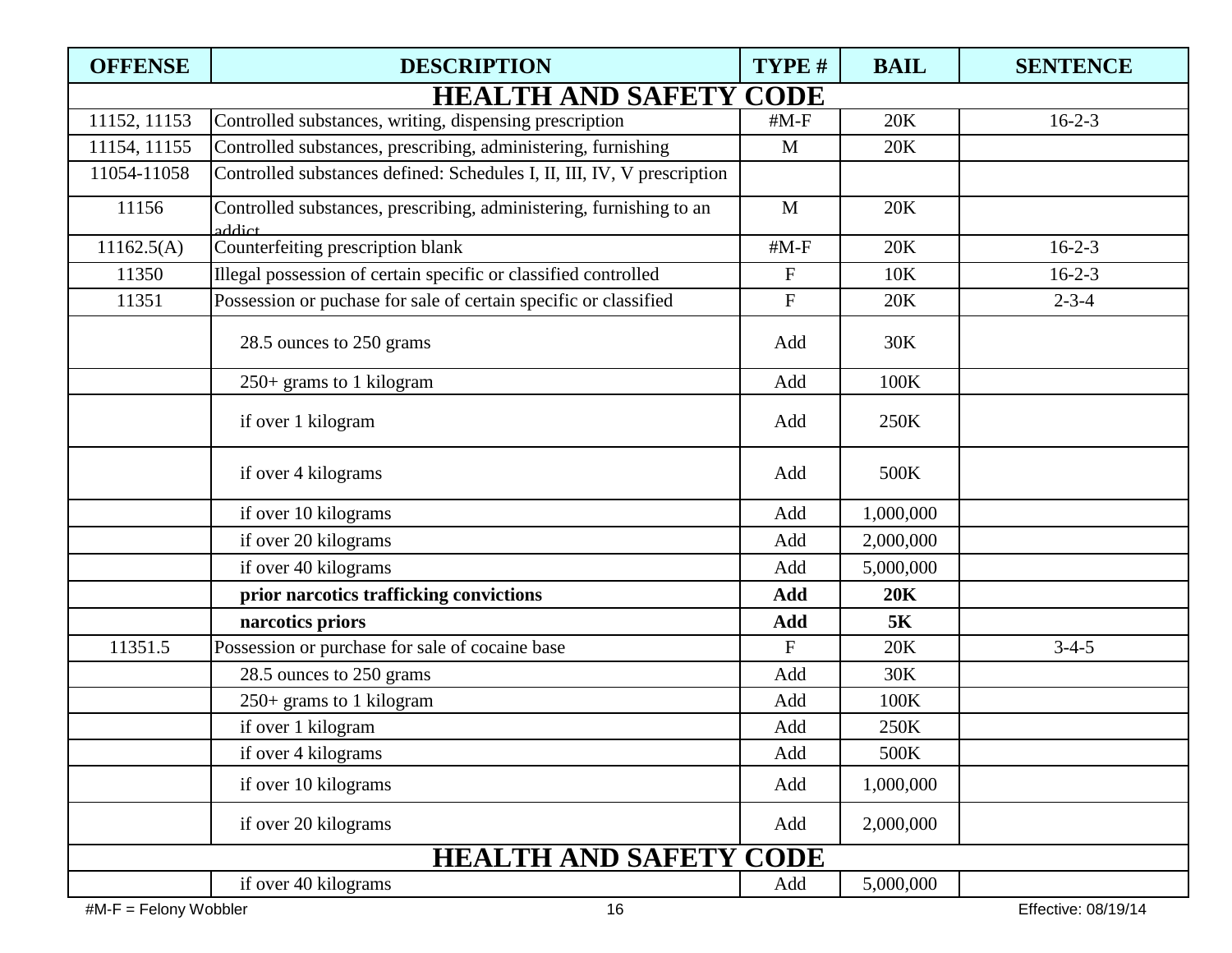| <b>OFFENSE</b> | <b>DESCRIPTION</b>                                                         | TYPE #       | <b>BAIL</b> | <b>SENTENCE</b> |
|----------------|----------------------------------------------------------------------------|--------------|-------------|-----------------|
|                | prior narcotics trafficking convictions                                    | Add          | 20K         |                 |
|                | narcotics priors                                                           | Add          | 5K          |                 |
| 11352(a)       | Illegal transportation, sale, furnishing of certain specific or classified | F            | 20K         | $3-4-5$         |
|                | 28.5 ounces to 250 grams                                                   | Add          | 30K         |                 |
|                | 250+ grams to 1 kilogram                                                   | Add          | 100K        |                 |
|                | if over 1 kilogram                                                         | Add          | 250K        |                 |
|                | if over 4 kilograms                                                        | Add          | 500K        |                 |
|                | if over 10 kilograms                                                       | Add          | 1,000,000   |                 |
|                | if over 20 kilograms                                                       | Add          | 2,000,000   |                 |
|                | if over 40 kilograms                                                       | Add          | 5,000,000   |                 |
|                | prior narcotics trafficking convictions                                    | Add          | <b>20K</b>  |                 |
|                | narcotics priors                                                           | Add          | <b>5K</b>   |                 |
| 11353          | Soliciting, using, etc., a minor for drug traffic                          | $\mathbf{F}$ | 25K         | $3 - 6 - 9$     |
|                | 28.5 ounces to 250 grams                                                   | Add          | 30K         |                 |
|                | 250+ grams to 1 kilogram                                                   | Add          | 100K        |                 |
|                | if over 1 kilogram                                                         | Add          | 250K        |                 |
|                | if over 4 kilograms                                                        | Add          | 500K        |                 |
|                | if over 10 kilograms                                                       | Add          | 1,000,000   |                 |
|                | if over 20 kilograms                                                       | Add          | 2,000,000   |                 |
|                | if over 40 kilograms                                                       | Add          | 5,000,000   |                 |
| 11353.5        | Adult preparing to sell to minor drugs or narcotics                        | $\mathbf{F}$ | 35K         | $5 - 7 - 9$     |
|                | 28.5 ounces to 250 grams                                                   | Add          | 30K         |                 |
|                | 250+ grams to 1 kilogram                                                   | Add          | 100K        |                 |
|                | if over 1 kilogram                                                         | Add          | 250K        |                 |
|                | if over 4 kilograms                                                        | Add          | 500K        |                 |
|                | if over 10 kilograms                                                       | Add          | 1,000,000   |                 |
|                | if over 20 kilograms                                                       | Add          | 2,000,000   |                 |
|                | if over 40 kilograms                                                       | Add          | 5,000,000   |                 |
| 11353.6        | Selling drugs to minor on/near school grounds                              |              | <b>50K</b>  | $3-4-5$         |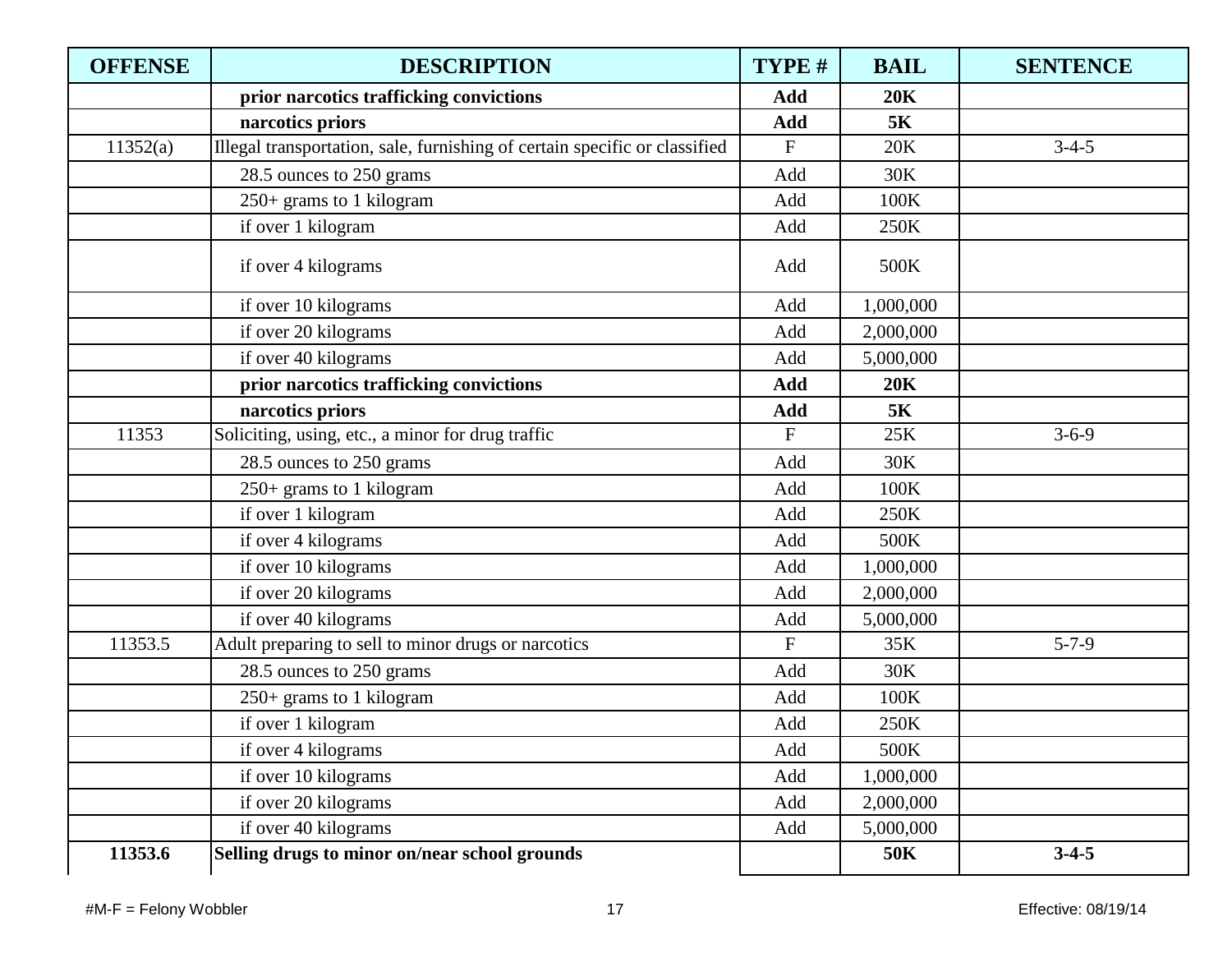| <b>OFFENSE</b> | <b>DESCRIPTION</b>                                                   | TYPE #       | <b>BAIL</b> | <b>SENTENCE</b> |
|----------------|----------------------------------------------------------------------|--------------|-------------|-----------------|
|                | <b>HEALTH AND SAFETY CODE</b>                                        |              |             |                 |
| 11355          | Sale or furnishing substance falsely represented as controlled       | $#M-F$       | 20K         | $16-2-3$        |
|                | substance, with respect to certain specific or classified controlled |              |             |                 |
| 11357(a)       | Concentrated cannabis - felony                                       | $#M-F$       | 10K         | $16 - 2 - 3$    |
| 11358          | Marijuana cultivate, process                                         | $\mathbf{F}$ | 10K         | $16-2-3$        |
|                | 1 ounce to 1 lb.                                                     | Add          | 30K         |                 |
|                | if over 25 lbs.                                                      | Add          | 100K        |                 |
| 11359          | Marijuana, possession for sale                                       | $\mathbf F$  | 10K         | $16 - 2 - 3$    |
|                | if over 10 lbs.                                                      | Add          | 50K         |                 |
|                | 1 ounce to 1 lb.                                                     | Add          | 25K         |                 |
|                | if over 1 lb.                                                        | Add          | 30K         |                 |
|                | if over 10 lbs.                                                      | Add          | 50K         |                 |
|                | if over 25 lbs.                                                      | Add          | 100K        |                 |
| 11360(a)       | Marijuana: transportation, sale, furnishing                          | $\mathbf{F}$ | 20K         | $2 - 3 - 4$     |
|                | 1 ounce to 1 lb.                                                     | Add          | 25K         |                 |
|                | if over 1 lb.                                                        | Add          | 30K         |                 |
|                | if over 10 lbs.                                                      | Add          | 50K         |                 |
|                | if over 25 lbs.                                                      | Add          | 100K        |                 |
| 11361(a)       | Marijuana: person 18 years or over using minor under 14 in sale,     | $\mathbf{F}$ | 40K         | $3 - 5 - 7$     |
|                | 1 lb. to 25 lbs.                                                     | Add          | 50K         |                 |
|                | if over 25 lbs.                                                      | Add          | 100K        |                 |
| 11363          | Peyote: cultivating, processing                                      | $#M-F$       | 30K         | $16-2-3$        |
| 11366          | Maintain place for selling, giving, using of certain specific or     | $#M-F$       | 30K         | $16-2-3$        |
|                | classified controlled substance                                      |              |             |                 |
|                | <b>HEALTH AND SAFETY CODE</b>                                        |              |             |                 |
| 11366.5(a)     | Rent, lease, etc., room for manufacture, storage or distribution of  | $#M-F$       | 30K         | $16 - 2 - 3$    |
| 11366.5(b)     | Allowing location to be fortified for sale                           | ${\bf F}$    | 30K         | $2 - 3 - 4$     |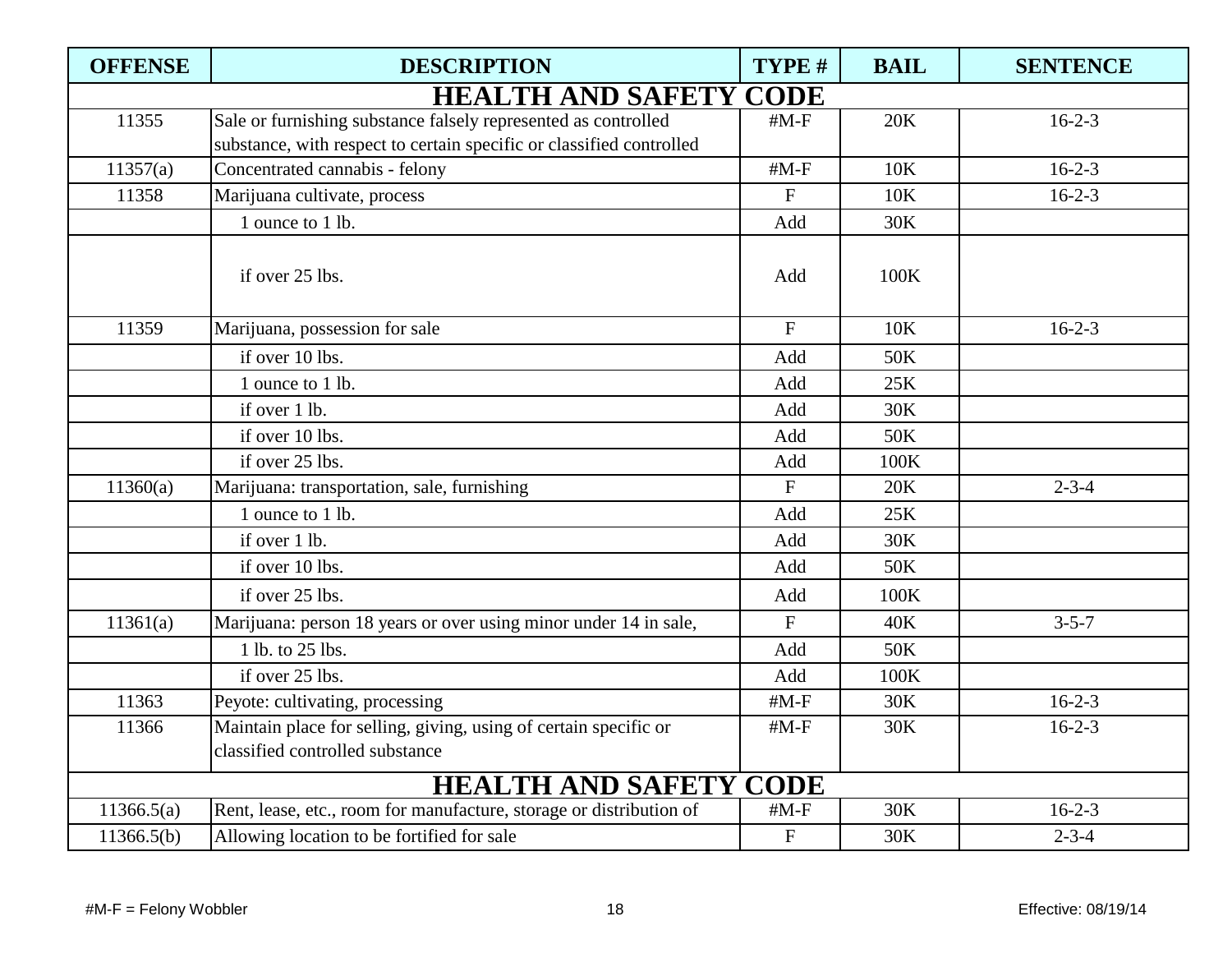| <b>OFFENSE</b> | <b>DESCRIPTION</b>                                                                  | TYPE #                    | <b>BAIL</b> | <b>SENTENCE</b> |
|----------------|-------------------------------------------------------------------------------------|---------------------------|-------------|-----------------|
| 11366.6        | Using fortified location for sale                                                   | F                         | 40K         | $3-4-5$         |
|                |                                                                                     |                           |             |                 |
| 11368          | Narcotic drug: forging, altering prescription                                       | $#M-F$                    | 20K         | $16 - 2 - 3$    |
|                |                                                                                     |                           |             |                 |
| 11370.1        | Possession of specified controlled substances while armed with a<br>loaded firearm. | $\boldsymbol{\mathrm{F}}$ | 50K         | $2 - 3 - 4$     |
| 11370.4        | Drug offenses involving large quantities                                            |                           | 15K-125K    | $3 - 25$        |
| 11377          | Possession of controlled substances                                                 | $#M-F$                    | 10K         | $16 - 2 - 3$    |
| 11378          | Possession of controlled substances for sale                                        | $\mathbf F$               | 20K         | $16 - 2 - 3$    |
|                |                                                                                     |                           |             |                 |
|                | 28.5 ounces to 250 grams                                                            | Add                       | 30K         |                 |
|                | $250+$ grams to 1 kilogram                                                          | Add                       | 100K        |                 |
|                | if over 1 kilogram                                                                  | Add                       | 250K        |                 |
|                | if over 4 kilograms                                                                 | Add                       | 500K        |                 |
|                | if over 10 kilograms                                                                | Add                       | 1,000,000   |                 |
|                | if over 20 kilograms                                                                | Add                       | 2,000,000   |                 |
|                | if over 40 kilograms                                                                | Add                       | 5,000,000   |                 |
|                | prior narcotics trafficking convictions                                             | Add                       | 20K         |                 |
|                | narcotics priors                                                                    | Add                       | <b>5K</b>   |                 |
| 11378.5        | Possession or purchase for sale of PCP                                              | $F_{\rm}$                 | 30K         | $3-4-5$         |
|                | Up to 8 oz. liquid or 8 grams powder                                                | Add                       | 50K         |                 |
|                | if over 8 oz. liquid or over 8 grams powder                                         | Add                       | 75K         |                 |
|                | if over 1 quart liquid or 2 oz. powder                                              | Add                       | 150K        |                 |
|                | if over 1 gallon liquid or 8 oz. powder                                             | Add                       | 250K        |                 |
|                | if over 3 gallons liquid or 1 1/2 lbs. powder                                       | Add                       | 500K        |                 |
|                | if over 5 gallons liquid or $2 \frac{1}{2}$ lbs. powder                             | Add                       | 1,000,000   |                 |
|                | if over 20 gallons liquid or 10 lbs. powder                                         | Add                       | 2,000,000   |                 |
|                | if over 25 gallons liquid or 12 1/2 lbs. powder                                     | Add                       | 5,000,000   |                 |
| 11379(a)       | Sale of controlled substances                                                       | $\boldsymbol{\mathrm{F}}$ | 30K         | $2 - 3 - 4$     |
|                | Up to 1 kilogram                                                                    | Add                       | 100K        |                 |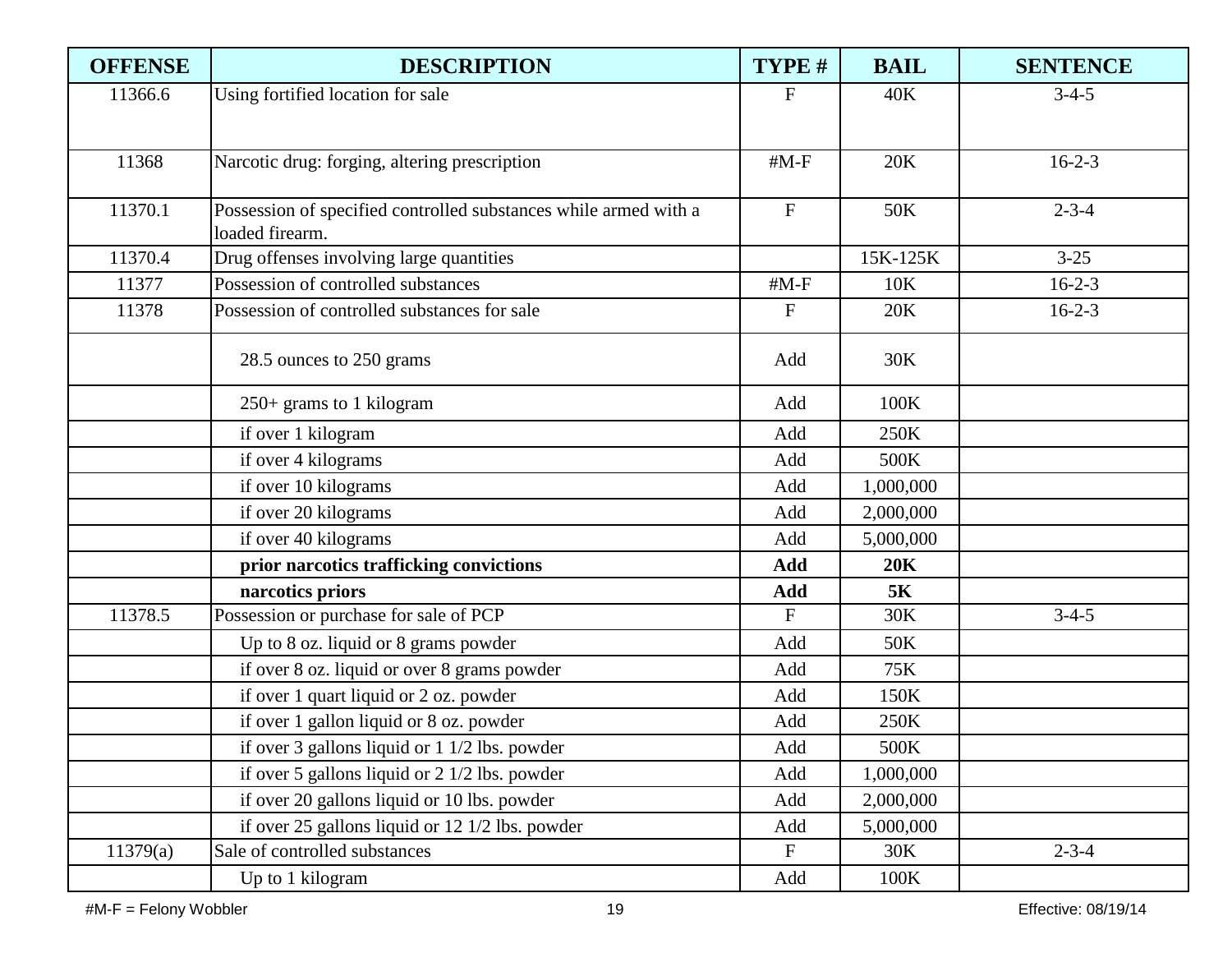| <b>OFFENSE</b> | <b>DESCRIPTION</b>                                  | TYPE #                    | <b>BAIL</b> | <b>SENTENCE</b> |
|----------------|-----------------------------------------------------|---------------------------|-------------|-----------------|
|                | if over 1 kilogram                                  | Add                       | 250K        |                 |
|                | <b>HEALTH AND SAFETY CODE</b>                       |                           |             |                 |
|                | if over 4 kilograms                                 | Add                       | 500K        |                 |
|                | if over 10 kilograms                                | Add                       | 1,000,000   |                 |
|                | if over 20 kilograms                                | Add                       | 2,000,000   |                 |
|                | if over 40 kilograms                                | Add                       | 5,000,000   |                 |
|                | Up to 8 oz. liquid or 8 grams powder                | Add                       | 50K         |                 |
|                | if over 8 oz. liquid or over 8 grams powder         | Add                       | 75K         |                 |
|                | if over 1 quart liquid or 2 oz. powder              | Add                       | 100K        |                 |
|                | if over 1 gallon liquid or 8 oz. powder             | Add                       | 250K        |                 |
|                | if over 3 gallons liquid or 1 1/2 lbs. powder       | Add                       | 500K        |                 |
|                | if over 5 gallons liquid or 2 1/2 lbs. powder       | Add                       | 1,000,000   |                 |
|                | if over 20 gallons liquid or 10 lbs. powder         | Add                       | 2,000,000   |                 |
|                | if over 25 gallons liquid or 12 1/2 lbs. powder     | Add                       | 5,000,000   |                 |
|                | prior narcotics trafficking convictions             | Add                       | 20K         |                 |
|                | narcotics priors                                    | Add                       | <b>5K</b>   |                 |
| 11379.6(a)     | Manufacture of any controlled substance             | ${\bf F}$                 | 75K         | $3 - 5 - 7$     |
| 11379.6 $(c)$  | Offer to manufacture                                | ${\bf F}$                 | 30K         | $3-4-5$         |
| 11379.7        | Violation of (or attempt) of H & S 11379.6 or 11383 | ${\bf F}$                 |             |                 |
|                | When child under 16 present                         |                           | 500K        | Add 2 yrs.      |
|                | When child under 16 suffers GBI                     |                           | 750K        | Add 5 yrs.      |
| 11379.8        | Drug offenses involving large quantities            |                           | 15K-75K     | $3 - 15$        |
| 11379.8        | Violation of H & S 11379.6                          | $\boldsymbol{\mathrm{F}}$ |             |                 |
|                | if over 1 lb. or 3 gallons                          |                           | 500K        | Add 3 yrs.      |
|                | if over 3 lbs. or 10 gallons                        |                           | 1,000,000   | Add 5 yrs.      |
|                | if over 10 lbs. or 25 gallons                       |                           | 2,000,000   | Add 10 yrs.     |
|                | if over 44 lbs. or 105 gallons                      |                           | 3,000,000   | Add 15 yrs.     |
| 11380          | Soliciting minor re controlled substances           | $\boldsymbol{\mathrm{F}}$ |             | $3 - 6 - 9$     |
|                | if 2,000 pills or less                              |                           | 50K         |                 |
|                | if 2,001 - 5,000 pills                              |                           | 75K         |                 |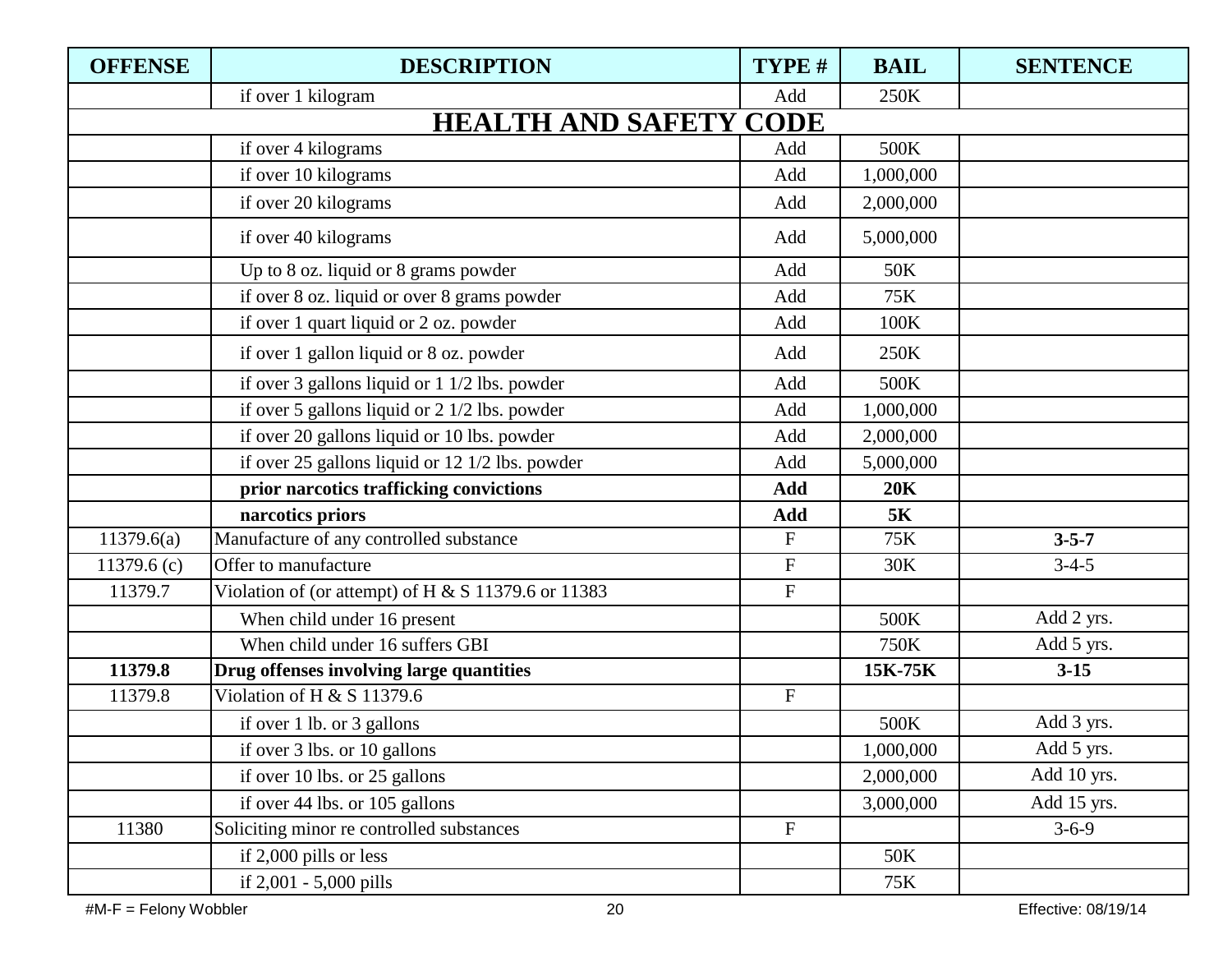| <b>OFFENSE</b> | <b>DESCRIPTION</b>                                                      | TYPE #         | <b>BAIL</b>    | <b>SENTENCE</b> |  |  |
|----------------|-------------------------------------------------------------------------|----------------|----------------|-----------------|--|--|
|                | if $5,001$ - more pills                                                 |                | 100K           |                 |  |  |
| 11382          | Sale substance represented to be controlled substance                   | $#M-F$         | 20K            | $16 - 2 - 3$    |  |  |
| 11383          | Possession with intent to manufacture PCP                               | $\overline{F}$ | 50K            | $2 - 4 - 6$     |  |  |
|                | <b>HEALTH AND SAFETY CODE</b>                                           |                |                |                 |  |  |
| 11383.5(a)     | Possession with intent to manufacture methamphetamine                   | $F_{\rm}$      | 50K            | $2 - 4 - 6$     |  |  |
| 11383.6(a)     | Possession with intent to sell, transfer or furnish specified chemicals | $\overline{F}$ | 50K            | $16-2-3$        |  |  |
| <b>OFFENSE</b> | <b>DESCRIPTION</b>                                                      | TYPE #         | <b>BAIL</b>    | <b>SENTENCE</b> |  |  |
|                | <b>INSURANCE CODE</b>                                                   |                |                |                 |  |  |
| 1871.4         | Misrepresentation in worker's comp. claim                               | $\mathbf F$    | 15K            | $2 - 3 - 5$     |  |  |
| 11760          | Premium Fraud; misrep. to insurance company                             | $\mathbf F$    | 15K            | $2 - 3 - 5$     |  |  |
| 11880          | Premium Fraud; misrep. to State Comp. Fund                              | $\overline{F}$ | 15K            | $2 - 3 - 5$     |  |  |
| <b>OFFENSE</b> | <b>DESCRIPTION</b>                                                      | TYPE #         | <b>BAIL</b>    | <b>SENTENCE</b> |  |  |
|                | <b>VEHICLE CODE</b>                                                     |                |                |                 |  |  |
| 2800.2         | Fleeing police officer, willful or wanton disregard for safety          | $#M-F$         | 75K            | $16 - 2 - 3$    |  |  |
| 2800.3         | Willful flight causing death or serious bodily injury                   | $\mathbf F$    | 150K           | $3 - 4 - 5$     |  |  |
| 2800.4         | <b>Evading in Opposite Direction</b>                                    | $\mathbf F$    | \$75,000       |                 |  |  |
| 10801          | <b>Operating a chop shop</b>                                            |                | 50K            |                 |  |  |
| 10851          | Driving car without consent                                             | $\overline{F}$ | 25K            | $16 - 2 - 3$    |  |  |
| 23152(a)-23175 | DUI with three priors                                                   | $#M-F$         | 100K           | $16 - 2 - 3$    |  |  |
| 23153          | DUI with injury                                                         | $#M-F$         | 75K<br>1101000 | $16 - 2 - 3$    |  |  |

**Note: for any clause increasing punishment not otherwise listed,** *bail = sentence (midterm) x 5K (minimum 10K)*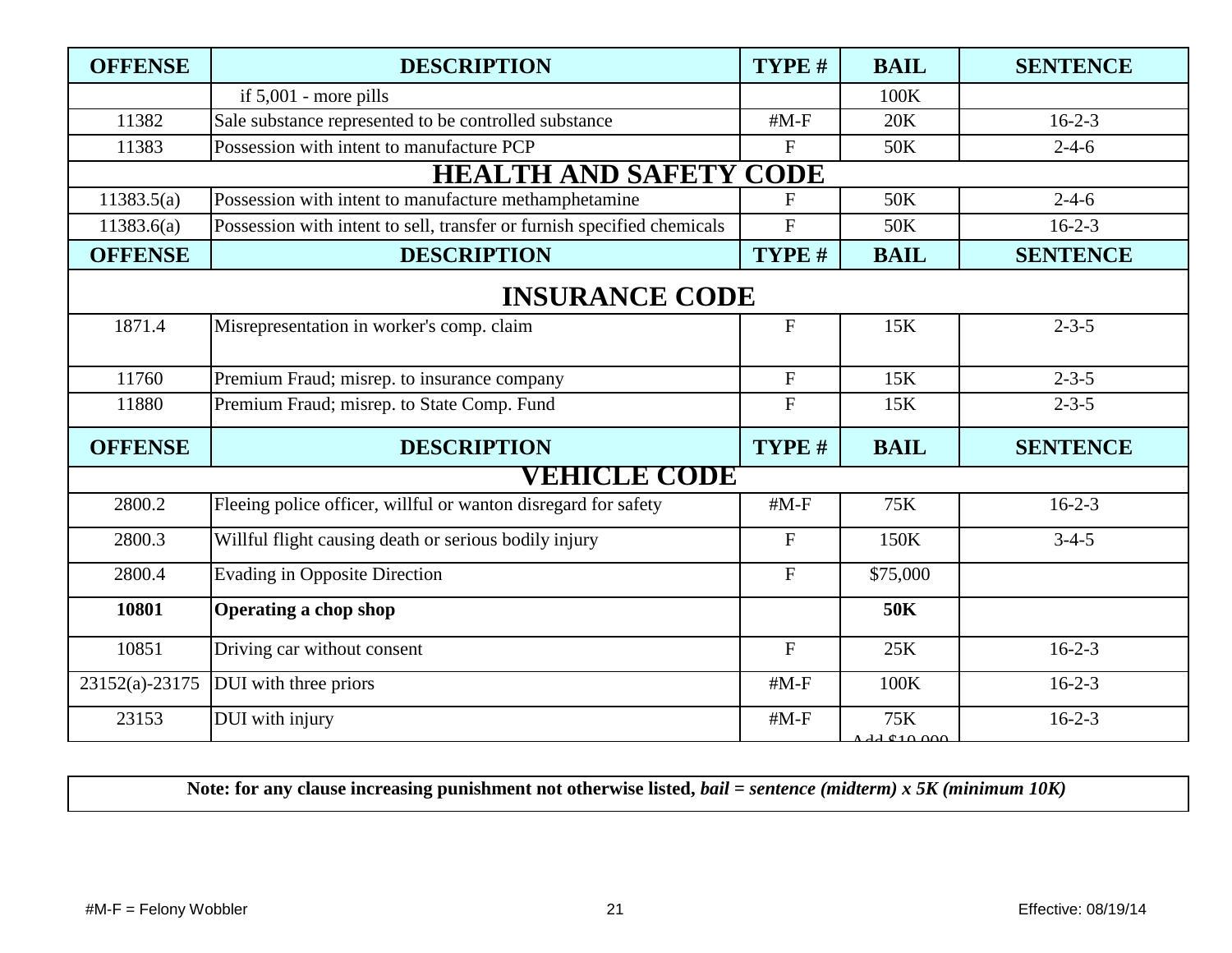| <b>OFFENSE</b>  | <b>DESCRIPTION</b>                                                                | TYPE # | <b>BAIL</b>   | <b>SENTENCE</b>  |
|-----------------|-----------------------------------------------------------------------------------|--------|---------------|------------------|
| <b>OFFENSE</b>  | <b>DESCRIPTION</b>                                                                |        | <b>BAIL</b>   | <b>SENTENCE</b>  |
| 186.22(b)(1)(A) | <b>TITIR</b><br>Felony conviction associated with criminal conduct by gang member |        | 30K           | Additional 2-3-4 |
| 186.22(b)(1)(C) | Violent felony, per subdivision (c) of Section 667.5                              |        | 50K           | 10 years         |
|                 | <b>PENAL CODE</b>                                                                 |        |               |                  |
| 368(b)(2)       | Elder/dependent abuse w/GBI                                                       |        | 50K           | $2 - 3 - 4$      |
| 368(b)(3)       | Elder/dependent abuse w/death                                                     |        | <b>70K</b>    | $5 - 7$          |
| 422.75          | Committing felony hate crime (a) or (b)                                           |        | 20K           | $1 - 2 - 3$      |
| 422.75(c)       | Acting in concert to commit hate crime                                            |        | 50K           | $2 - 3 - 4$      |
| 667.61(d)       | Committing specified sex offense under designated circ.                           |        | No bail until | 15-life          |
| 667.61(e)       | Committing specified sex offense under designated circ.                           |        | No bail until | 25-life          |
| 1203(k)         | Committing serious or violent felony while on felony probation                    |        | No bail until | No probation     |
| 1203.06         | Personally using firearm in specified offenses                                    |        | 100K          | No probation     |
| 1203.07         | Weight clause (drug offenses)                                                     |        | 50K           | No probation     |
| 1203.075        | Personally inflicting GBI in specified offenses                                   |        | 100K          | No probation     |
| 1203.085        | On parole - serious or violent felony                                             |        | 50K           | No probation     |
| 12022(a)(1)     | Armed with firearm                                                                |        | 25K           | $\mathbf{1}$     |
| 12022(a)(2)     | Armed with assault weapon or machine gun                                          |        | 100K          | 3                |
| 12022(b)(1)     | Personal use of deadly weapon                                                     |        | 50K           | $\mathbf{1}$     |
| 12022(b)(2)     | Personal use of deadly weapon in carjacking                                       |        | 50K           | $1 - 2 - 3$      |
| 12022(c)        | Personally armed w/ firearm in drug offense                                       |        | 50K           | $3-4-5$          |
| 12022(d)        | Aiding/abetting principal armed in drug offense                                   |        | 20K           | $1 - 2 - 3$      |
| 12022.1         | Committing felony while on bail/OR                                                |        | 50K           | $\overline{2}$   |
| 12022.2(a)      | Armed w/firearm & possessing metal-piercing ammo                                  |        | 100K          | $3-4-10$         |